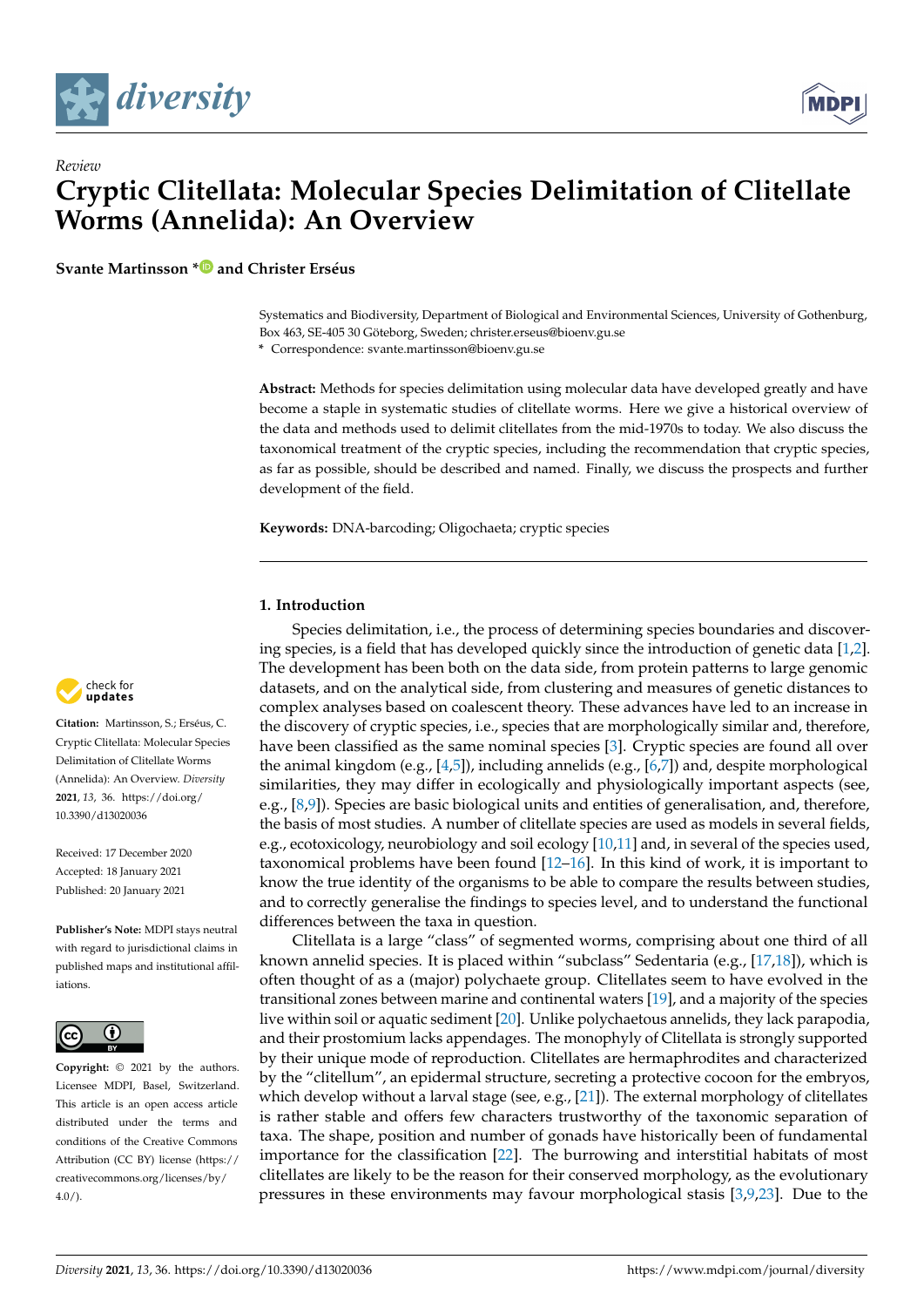lack of externally discernible characters, many clitellates are hard to delimit and identify without the aid of molecular markers, and their species diversity has, in many cases, been underestimated when based on morphology alone (many examples will be given below). This fact has led to the rise of molecular approaches to separate species, which we will explore in this review.

Species delimitation can be divided into two steps, species discovery and species validation [\[24\]](#page-6-20). In the first step, the researchers form hypotheses about the species boundaries, which are then tested in the second step. In the species discovery phase, typically a single data source, e.g., morphology or DNA-barcoding, is used. Testing these hypotheses in the species validation step are often based on additional data and more sophisticated analyses. In most studies, this division between species discovery and validation is not explicitly stated, but rather implied.

The definition of cryptic species varies between researchers. Some use a relaxed definition. They count all cases as cryptic where species fall within the morphological variation of the same nominal species, even when there are minor differences between them, e.g., [\[3\]](#page-6-2). Others use a stricter definition and distinguish between true cryptic and pseudo-cryptic species, where the first refer to species between which no morphological differences are observed, while the latter are species that do show some differences, but still are so similar that they would be classified as the same nominal species based on morphology (e.g., [\[25\]](#page-6-21)). In this paper, we apply the broader definition of cryptic species. Moreover, we use a liberal definition of molecular species delimitation. We include papers that explore molecular data to support species also discriminated morphologically, even if the authors do not explicitly test species limits.

In this paper, we aim to give an overview of the research field of species delimitation, and cryptic species, in Clitellata. We will examine the development of methods and the new data used in delimitation of clitellate species and discuss some of the problems arising when describing cryptic species. Finally, we will consider possible directions for this field.

### **2. History of the Field**

Here we present an historical overview over the field of molecular species delimitation of clitellate worms, from a first publication in the 1970s to papers published in 2020. In total, 104 studies where found (Figure [1,](#page-1-0) Table S1). We identified four categories of data studied and have structured the overview accordingly, dividing this section into methods categorized as: (1) gel electrophoresis of proteins; (2) non-sequenced DNA; (3) Sangersequencing of a limited number of DNA fragments; (4) High-Throughput Sequencing (HTS) of a large number of DNA fragments. This classification is somewhat arbitrary, and methods from more than one category have been used together in many instances and is schematically shown in Figure [1.](#page-1-0)

<span id="page-1-0"></span>

Figure 1. Historical timeline of the development of molecular species delimitation in Clitellata, showing the year of the first study, and the total number of studies, of the four major categories of methods referenced in this paper (see Table S1 for for details). The histogram shows the total number of studies (all categories) per year. details). The histogram shows the total number of studies (all categories) per year.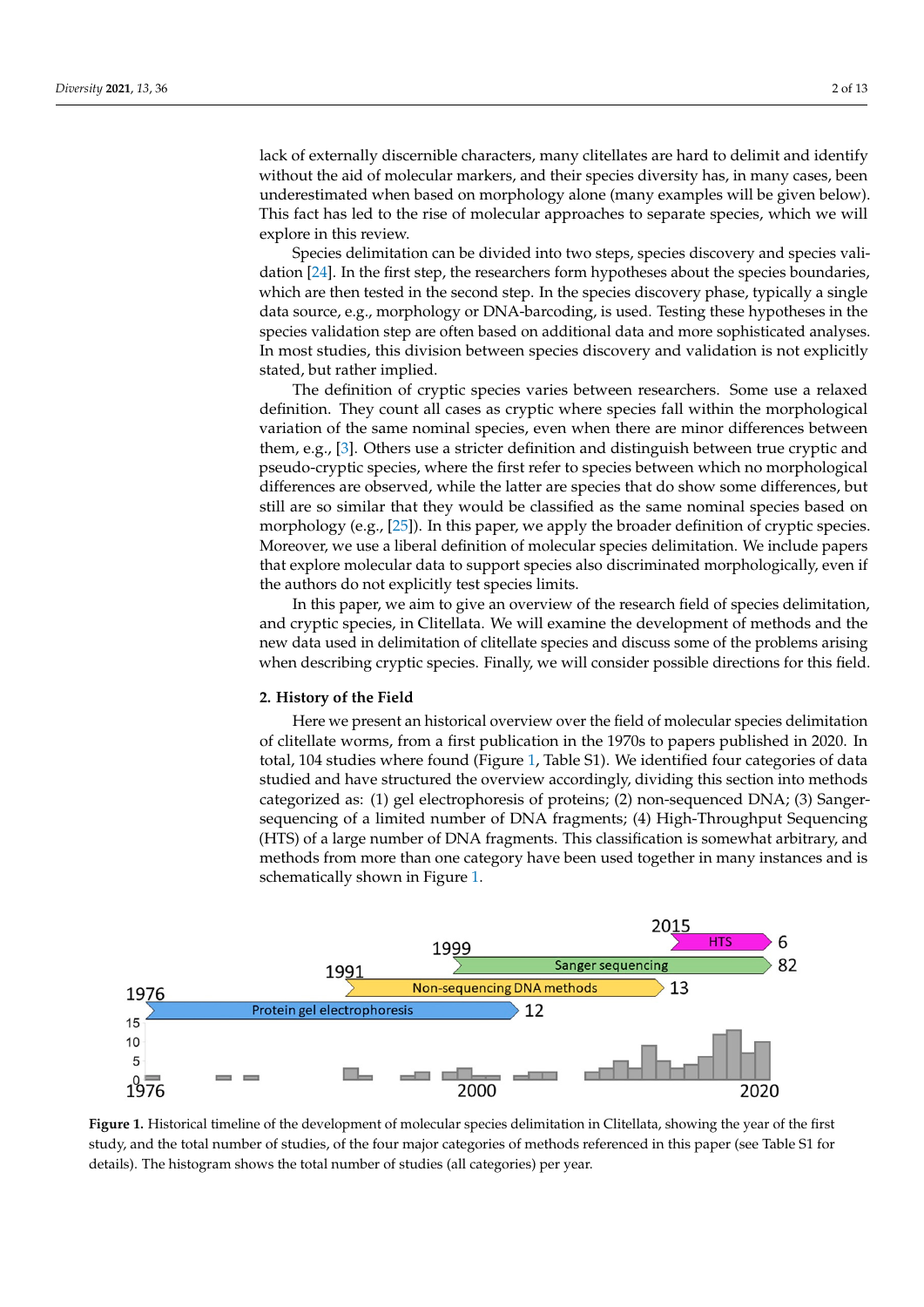## *2.1. Protein Gel Electrophoresis*

The first publications on the species delimitation of clitellates, by means of molecular data, explored variation in proteins revealed by gel electrophoresis. In these molecular methods, proteins encoded by alleles at some locus (alloenzymes), or proteins with the same function but encoded by separate genes at different loci (isoenzymes) are separated on gels, and the pattern observed is used to infer the separation of populations. The first works by using protein gel electrophoresis to explicitly test species hypotheses of clitellates that occurred in the 1970s and 1980s, (e.g., [\[26](#page-6-22)[–28\]](#page-7-0)), although the implication of this method was discussed already by Milbrink and Nyman [\[29\]](#page-7-1), who saw it mainly as a supplement to morphological identification of species in ecological studies. Isoenzymes and alloenzymes continued to be used, often in combination with other methods (e.g., [\[30–](#page-7-2)[35\]](#page-7-3)). Another gel-based method is the study of general protein patterns, where a mix of proteins extracted from a specimen is run on a gel, producing a banding pattern that is then compared between individuals. The pattern produced is assumed to be species specific and an index based on protein patterns was suggested [\[36\]](#page-7-4), which was then mainly used for studies of the family Enchytraeidae [\[30,](#page-7-2)[33,](#page-7-5)[35,](#page-7-3)[37,](#page-7-6)[38\]](#page-7-7). Crossed immunoelectrophoresis (CIE) is another method that, to our knowledge, was only tested once in clitellate systematics—i.e., to separate populations of *Enchytraeus* (Enchytraeidae) [\[39\]](#page-7-8). In general, these methods seem to have worked well, as the re-examination of the same groups using more modern methods has given similar results.

### *2.2. Non-Sequencing DNA Methods*

Restriction Fragment Patterns [\[40\]](#page-7-9) was an early DNA-based method for the separation of species, where restriction enzymes are used to digest specific markers and the variation in restriction fragments is visualised on a gel. It was used to separate species in the genus *Enchytraeus* (Enchytraeidae) [\[41\]](#page-7-10). A number of other methods that generate data on the presence/absence of amplification or length variation in markers, to estimate genetic variation, both within and between species, have been used in clitellate studies. These include Arbitrary Primers PCR (AP-PCR) [\[42\]](#page-7-11), which uses a set of primers to amplify arbitrary genetic markers, and the presence or absence of amplification is scored and used as a measure of genetic distance. This method was applied by Koperski et al. [\[43\]](#page-7-12) in a study on the leech *Erpobdella octoculata* (Erpobdellidae). The Random Amplification of Polymorphic DNA (RAPD) method [\[44\]](#page-7-13) also amplifies random segments of DNA, but with several shorter primers. The amplified patterns are visualised on a gel and scored. This method was used in some studies [\[45](#page-7-14)[–49\]](#page-7-15). In the Amplified Fragment Length Polymorphism (AFLP) method [\[50\]](#page-7-16), DNA is digested by restriction enzymes, followed by the amplification of the fragments, which are then separated and visualised on a gel, and scored as absent/present. AFLP has been used in some papers [\[51](#page-7-17)[–53\]](#page-7-18). Lastly, microsatellites [\[54](#page-7-19)[–57\]](#page-8-0) are short repetitive regions of DNA with a high mutation rate, and the variation within them can be studied both with and without sequencing. Microsatellites have been used to study gene flow between possible cryptic species in a few studies on lumbricid earthworms [\[58](#page-8-1)[,59\]](#page-8-2).

### *2.3. Sanger Sequencing*

When proper DNA sequencing, i.e., the Sanger-sequencing method [\[60,](#page-8-3)[61\]](#page-8-4), became more affordable, it started to be used for the species delimitation of clitellates. The first studies (e.g., [\[62](#page-8-5)[–64\]](#page-8-6)) used a single mitochondrial marker and tried to find clusters of sequences divided by large genetic distances. Studies using a single marker are continuously published [\[65](#page-8-7)[–81\]](#page-8-8). These studies still have their merits, especially when the analysis of single gene data is integrated with the examination of morphology or other independent information. Most of the single marker studies have either (1) been distance-based, identifying clusters of sequences with short genetic distances within each cluster, but greater distances between clusters, the so-called "barcoding gap", i.e., a distinct gap in the distribution of genetic distances between low, i.e., intraspecific, distances and higher, i.e.,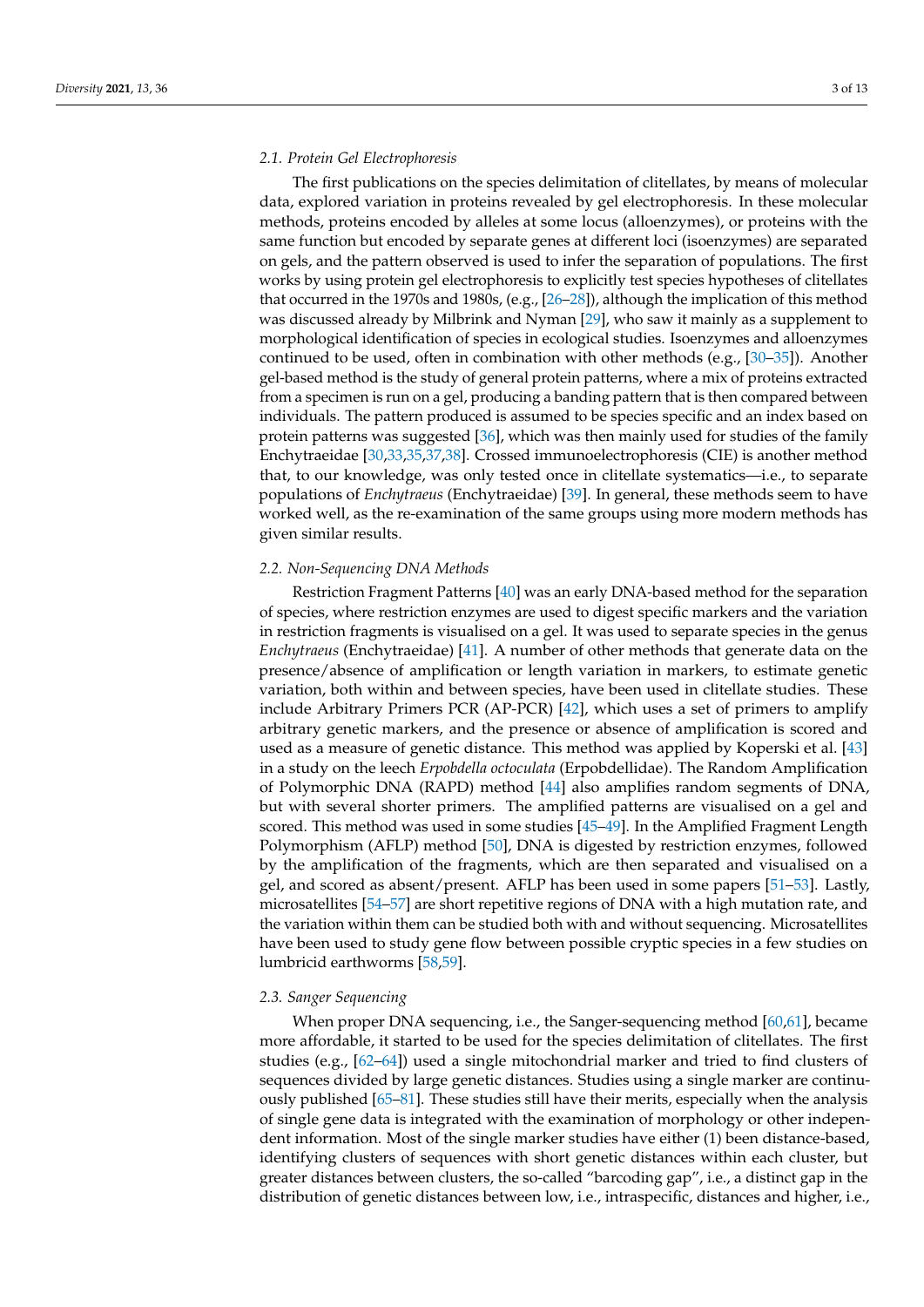interspecific, distances (see [\[82\]](#page-9-0)), or (2) they have been tree-based, where a phylogeny is estimated, and used to identify well separated (monophyletic) clades, which are then being interpreted as potential species.

Today, however, studies based on more than one locus are becoming more and more common. In some analyses using multiple markers (e.g., [\[16](#page-6-12)[,83](#page-9-1)[–92\]](#page-9-2)), the different sequence alignments are concatenated and a tree is estimated, and terminal clades are then identified and interpreted as species. Another approach is to estimate separate gene trees, or haplotype networks, and then identify congruent clades or network groups. Terminal clades (or specimen groups) found in all trees (or networks) are then interpreted as species, whereas conflicts between trees and groups are taken as support for gene-flow, and thus speak against speciation [\[13](#page-6-23)[,93](#page-9-3)[–115\]](#page-10-0). Several studies use a combination of the two approaches.

There is a plethora of software for dividing the individuals into species, as well as for testing species hypotheses. The most commonly used automated methods to divide singlemarker datasets into species are Automated Barcode Gap Discovery, (ABGD) [\[116\]](#page-10-1), and General Mixed Yule Coalescent (GMYC) [\[117\]](#page-10-2). ABGD delimits genetic clusters by detecting a significant gap in the pairwise distance distribution, and it uses genetic distances as the input. The method has been used in several studies [\[78](#page-8-9)[,80](#page-8-10)[,95,](#page-9-4)[113,](#page-10-3)[118–](#page-10-4)[126\]](#page-10-5). GMYC, on the other hand, identifies a transition between the speciation and coalescence processes, by the identification of a shift in the branching patterns; the principle is that there are several short branches within species, but fewer and longer branches between species. It uses an ultrametric tree as input, i.e., a rooted tree where all terminal taxa are equidistant from the root; there is also a Bayesian implementation of the method (bGMYC), which applies Bayesian methodology, to account for uncertainty by sampling multiple trees [\[127\]](#page-10-6). This method has also been used for delimiting species of clitellates [\[78,](#page-8-9)[113,](#page-10-3)[118,](#page-10-4)[126,](#page-10-5)[128](#page-10-7)[–131\]](#page-10-8). Another method is Bayesian Poisson Tree Processes (bPTP) [\[132\]](#page-10-9). It identifies significant changes in the pace of branching events on an input tree, using the number of substitutions between branching events, and it has been used in a few studies [\[118,](#page-10-4)[131,](#page-10-8)[133\]](#page-11-0). There are also a set of analyses in the Barcode of Life Database System (BOLD) [\[134\]](#page-11-1), i.e., Barcode Gap Analysis (BGA) and the Refined Single Linkage (RESL) algorithm, the latter of which is the base of the Barcode Index Number (BIN) system [\[135\]](#page-11-2). These analyses have been used by Tiwari et al. [\[80\]](#page-8-10) and Jeratthitikul et al. [\[118\]](#page-10-4). Haplowebs is a method that builds on the fields for recombination, i.e., sets of haplotypes connected by heterozygous individuals [\[136\]](#page-11-3), where haplotype networks are constructed, and haplotypes that are found within the same heterozygous individual are connected to each other [\[137\]](#page-11-4). This method has been applied by Martinsson et al. [\[122\]](#page-10-10) and Martin et al. [\[126\]](#page-10-5).

To more formally test species hypotheses, both single and multi-locus approaches have been developed. Some of the single-locus methods are the statistical tests Rosenberg's  $P_{AB}$  [\[138\]](#page-11-5) and  $P_{(Randomly District)}$  [\[139\]](#page-11-6), which both test the distinctness of clades, and are implemented as a plugin in the software Geneious [\[140\]](#page-11-7). These tests have been used by some authors [\[119,](#page-10-11)[121,](#page-10-12)[123,](#page-10-13)[124,](#page-10-14)[131\]](#page-10-8). All of the methods mentioned in the previous two paragraphs are used on a single marker, and results from several loci have to be kept separate and each result interpreted as independent evidence. There are also explicit multi-locus species delimitation methods, and the most commonly used are based on the multispecies coalescent (MSC) model. In this model, genes evolve inside a species phylogeny where the branches are species and the properties of the branches restrict the gene trees. One of these restrictions is that the divergence times between species have to be more recent than the coalescent times for any genes shared between them, assuming no genetic transfer after speciation [\[141\]](#page-11-8), and it can be used for the statistical testing of species assignments [\[2](#page-6-1)[,142\]](#page-11-9). Different applications of MSC have been used in clitellate research, the most popular being the software BPP [\[143,](#page-11-10)[144\]](#page-11-11) used in several studies [\[12,](#page-6-11)[113,](#page-10-3)[122–](#page-10-10)[125,](#page-10-15)[145–](#page-11-12)[147\]](#page-11-13). DISSECT (Division of Individuals into Species using Sequences and Epsilon-Collapsed Trees) [\[148\]](#page-11-14), which is run within the software BEAST [\[149\]](#page-11-15), is another species delimitation analysis based on the MSC and was used by Klinth et al. [\[119\]](#page-10-11).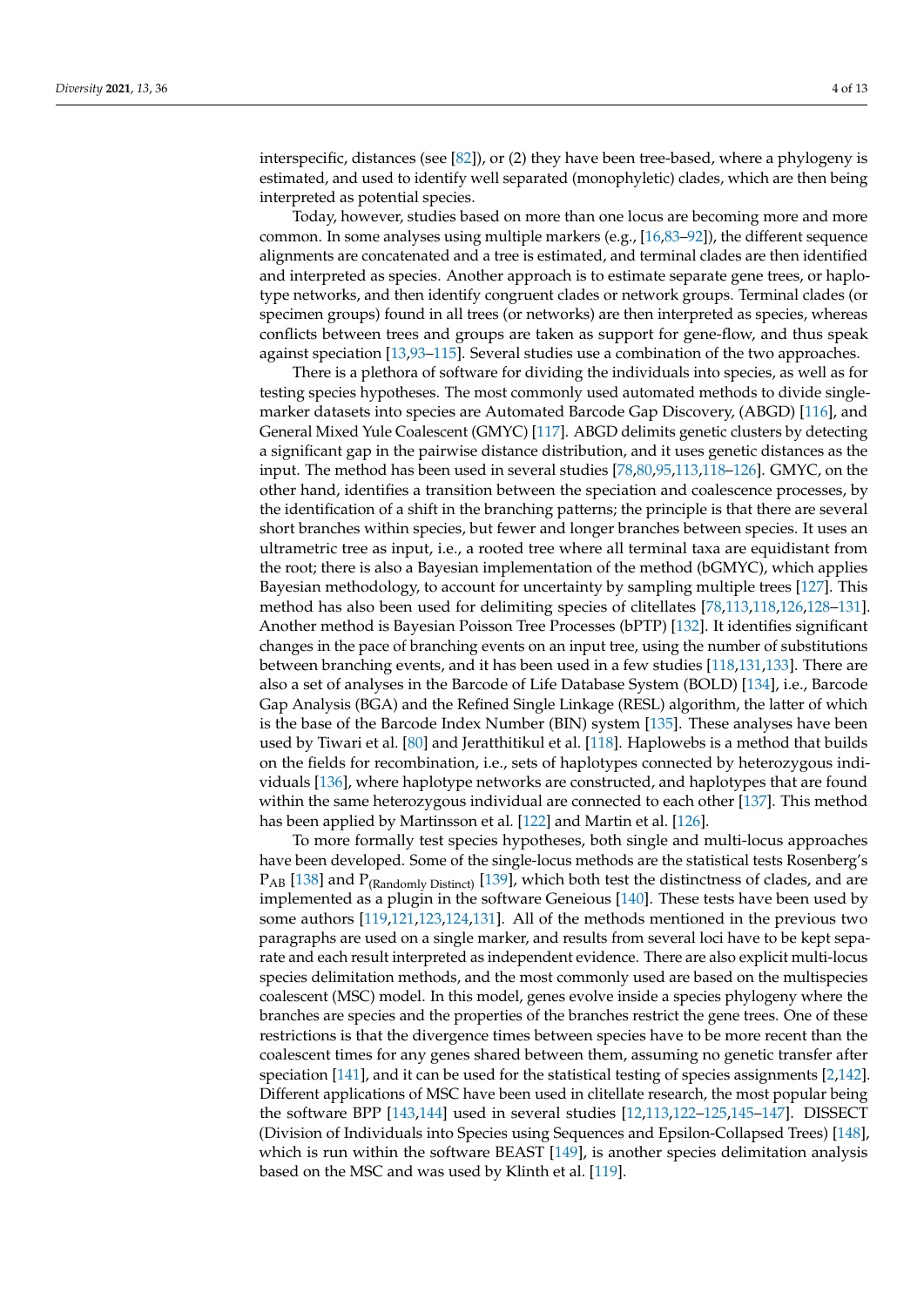# *2.4. High-Throughput Sequencing (HTS)*

An array of sequencing methods with a much higher throughput than Sanger sequencing have been developed today, and these methods are collectively known as Nextgeneration sequencing (NGS) or High-Throughput Sequencing (HTS). The techniques involved make the generation of genomic data possible, even for large samples of specimens, and HTS has made its way into species delimitation studies, also of clitellate worms. So far, four different methods have been used: (1) Restriction-Site-Associated DNA Sequencing (RAD-seq) [\[150,](#page-11-16)[151\]](#page-11-17) and (2) Genotyping by Sequencing (GBS) [\[152\]](#page-11-18); both work by using restriction enzymes for the digestion of the DNA, followed by the sequencing of short fragments from the restriction sites. This produces a dataset of DNA fragments from across the genome, which can either be used directly, or a set of Single Nucleotide Polymorphisms (SNP) and be extracted from the data and used for downstream analyses. The two methods differ mainly in RAD-seq implementing a fragment size selection step and more enzymatic and purification steps than GBS [\[152\]](#page-11-18). There are several variants of RAD-seq, and the double digest RAD-seq (ddRAD-seq) [\[153\]](#page-11-19), which differs from the standard RAD-seq in that it lacks the random shearing and end repair of genomic DNA, but instead uses a double restriction enzyme digest, which reduces the cost of the library preparation, was used by Giska et al. [\[154\]](#page-11-20). On the other hand, Anderson et al. [\[155\]](#page-11-21) use the standard RADseq protocol. Both of these studies are on the *Lumbricus rubellus* complex (Lumbricidae). GBS was used by Marchán et al. [\[156\]](#page-11-22), to study the genus *Carpetania* (Hormogastridae). (3) In Transcriptome Sequencing, the transcribed mRNA is being sequenced, and this generates a dataset consisting of expressed protein coding genes, which are then used for further analyses. Transcriptomes were used by Shekhovtsov et al. [\[157\]](#page-11-23) and Shekhovtsov et al. [\[158\]](#page-11-24) to study the *Eisenia nordenskiold* complex (Lumbricidae), but also in some larger phylogenomic studies [\[19,](#page-6-15)[159,](#page-11-25)[160\]](#page-11-26). (4) Anchored Hybrid Enrichment (AHE) [\[161\]](#page-11-27) enriches the target region by using a probe for conserved anchor regions. This captures both the highly conserved anchor regions and the more variable flanking regions and enriches them in the sample before sequencing. AHE was used by Taheri et al. [\[147\]](#page-11-13) to study *Pontoscolex corethrurus* (Rhinodrilidae), and Phillips et al. [\[162\]](#page-12-0) to test hypotheses of leech evolution. The Whole genome sequencing of clitellates is still rare, and sequenced genomes only exists for a couple of species [\[163](#page-12-1)[–165\]](#page-12-2), and no phylogenomic studies focusing on Clitellata have used whole genomes.

### **3. Taxonomical Treatment of Delimited Species**

As many nominal species have been found to actually be species complexes, each consisting of more than one species, the question arises, how should these species be treated taxonomically? Our opinion is that the species should as far as it is possible be described as such, and given a binominal name in the context of the traditional Linnean nomenclature. In many cases, delimited species have been described, either in the paper delimited them (e.g., [\[12](#page-6-11)[,87](#page-9-5)[,93](#page-9-3)[,107](#page-10-16)[,108](#page-10-17)[,121](#page-10-12)[,166](#page-12-3)[,167\]](#page-12-4)), or in subsequent papers with or without additional analyses [\[168](#page-12-5)[–173\]](#page-12-6). However, we understand that this is not always possible, due to limited material, and nomenclatorial issues, etc. that prevent a description at the moment. One obstacle to overcome when revising a cryptic species complex is to determine which of the species should keep the original name, i.e., which species is identical with the type material used in the original description. This also needs to be done for any synonyms, as these names may be applied to other species in the complex. This work may be hard but is important for taxonomic stability. In cases where type material is missing, a neotype can be designated, and this has been done for some species (e.g., [\[12](#page-6-11)[,71](#page-8-11)[,81](#page-8-8)[,113](#page-10-3)[,169,](#page-12-7)[174\]](#page-12-8)). The problem with how to treat cryptic species has been discussed for Enchytraeidae [\[175\]](#page-12-9), and the recommendations in that paper are largely valid across Clitellata (as well as for many other organismal groups) and are briefly summarised here. The main point is that description of new species should include a good morphological description, following the standard within the specific taxonomic group, if possible, combined with at least two genetic markers that are informative at the species level—e.g., 16S, COI, H3, or ITS—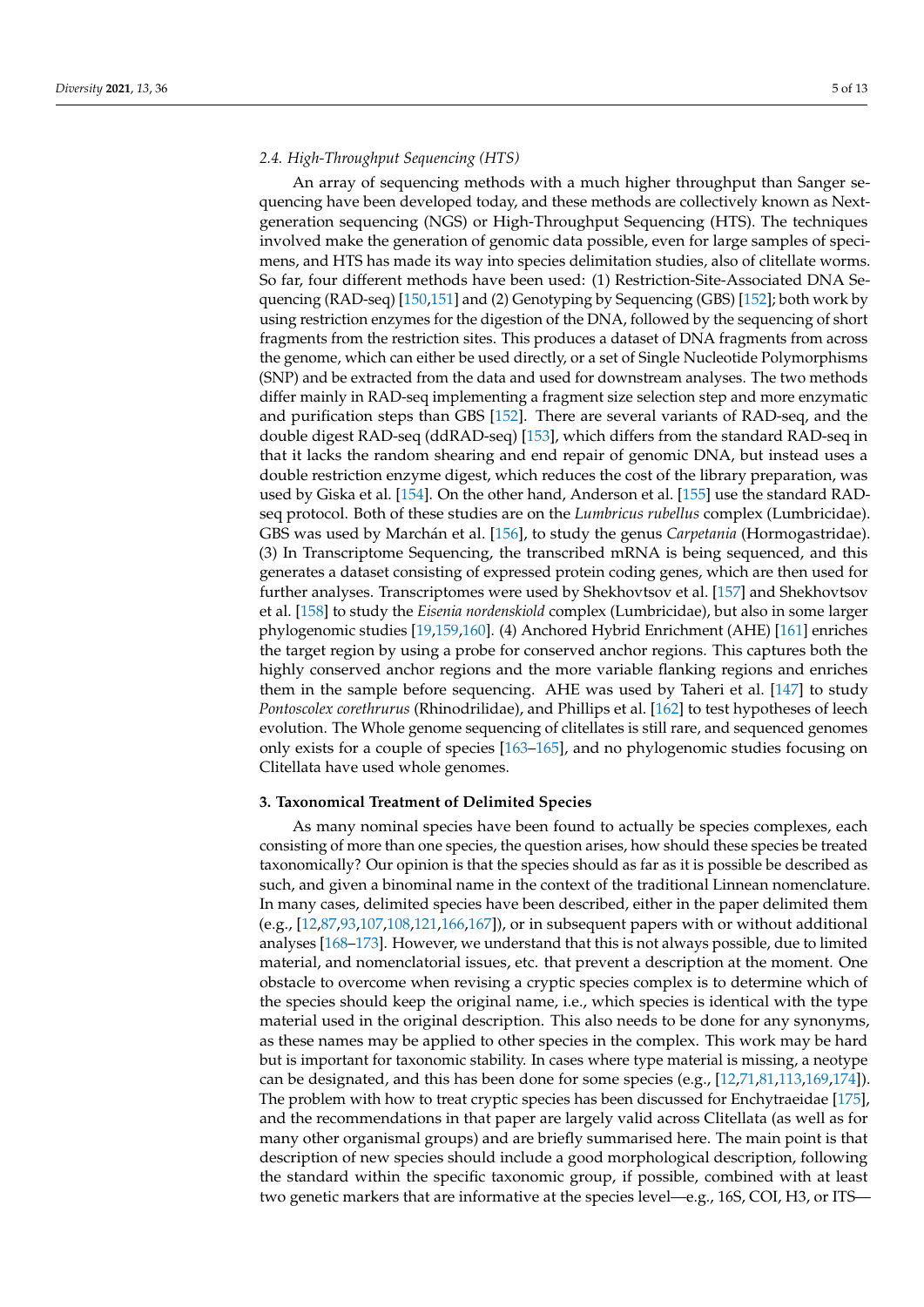and at least one type specimen, preferably the holotype, should be sequenced. Further, specimens that are the basis for re-descriptions, including neotypes when appropriate, for nomenclatorial stability, should also be sequenced.

If species are delimited by genetic data in a study, and regardless of whether they are formally resolved, taxonomically or not, it is important that vouchers of the specimens used are deposited in natural history museums. This will enable the morphological reexamination of the specimens, to resolve possible conflicts between different datasets, as well as formal taxonomic description and revision.

## **4. Future Development of the Field**

As we have shown in this overview, there is a great variation in the molecular methods used for species delimitation of clitellate worms, and we predict that the field will continue to grow and develop in the future. The recent introduction of High-Throughput Sequencing (HTS) methods in the systematics of clitellates has opened up a promising perspective, and we believe this will be commonplace in the near future. With continued methodological developments, we do not see a standardisation of methods used any time soon. However, there is a suggestion of using a standardised set of single-copy nuclear protein coding genes for species delimitation [\[176\]](#page-12-10), which is an interesting suggestion, and perhaps, this will be developed and used in the future. It has the benefit of it being easier to re-use and combine data from more studies. We also see the great potential of Genotyping by Sequencing (GBS) as a relatively cheap method to generate genomic datasets for species delimitations—this method has already been used successfully for a group of hormogastrid earthworms [\[156\]](#page-11-22)—and more studies using it will surely follow in the coming years. Finally, we hope that more of the delimited species will be formally described.

## **5. Summary and Conclusions**

We hope this review has given a fair and inclusive description of how clitellate species have been delimited in recent years, thanks to a wide range of new data sources and methods, and also how we think delimited species should be handled and described from now on. Molecular species delimitation of clitellate worms is a research field in constant movement, evolving with molecular systematics at large that of course is universal to all groups of organisms, and we see no signs for this development to slow down. We hope this paper will give inspiration to further studies and the exploration of new methods.

With the continued testing of the many species hypotheses in Clitellata, characterized by a population genetics approach rather than traditional analyses of similarities and differences, we will get a better understanding of the species taxonomy of this species-rich and common annelid group. This will improve other fields of clitellate biology, especially with regard to phylogeny (evolutionary history) and classification, and it may stimulate studies on more applied aspects of their biology and function in various ecosystems (as suggested by [\[9\]](#page-6-8)).

**Supplementary Materials:** The following are available online at [https://www.mdpi.com/1424-281](https://www.mdpi.com/1424-2818/13/2/36/s1) [8/13/2/36/s1,](https://www.mdpi.com/1424-2818/13/2/36/s1) Table S1: List of studies using molecular data to delimit species of Clitellata, listed chronologically.

**Author Contributions:** Conceptualization, S.M. and C.E.; writing—original draft preparation, S.M.; writing—review and editing, S.M. and C.E.; funding acquisition, C.E. All authors have read and agreed to the published version of the manuscript.

**Funding:** The study was funded by the Swedish Taxonomy Initiative, Swedish Species Information Centre (SLU ArtDatabanken); the Norwegian Taxonomy Initiative, Norwegian Biodiversity Information Centre (NTNU Artsdatabanken); the Swedish EPA's Environmental Research Fund in collaboration with the Swedish Agency for Marine and Water Management.

**Institutional Review Board Statement:** Not applicable.

**Informed Consent Statement:** Not applicable.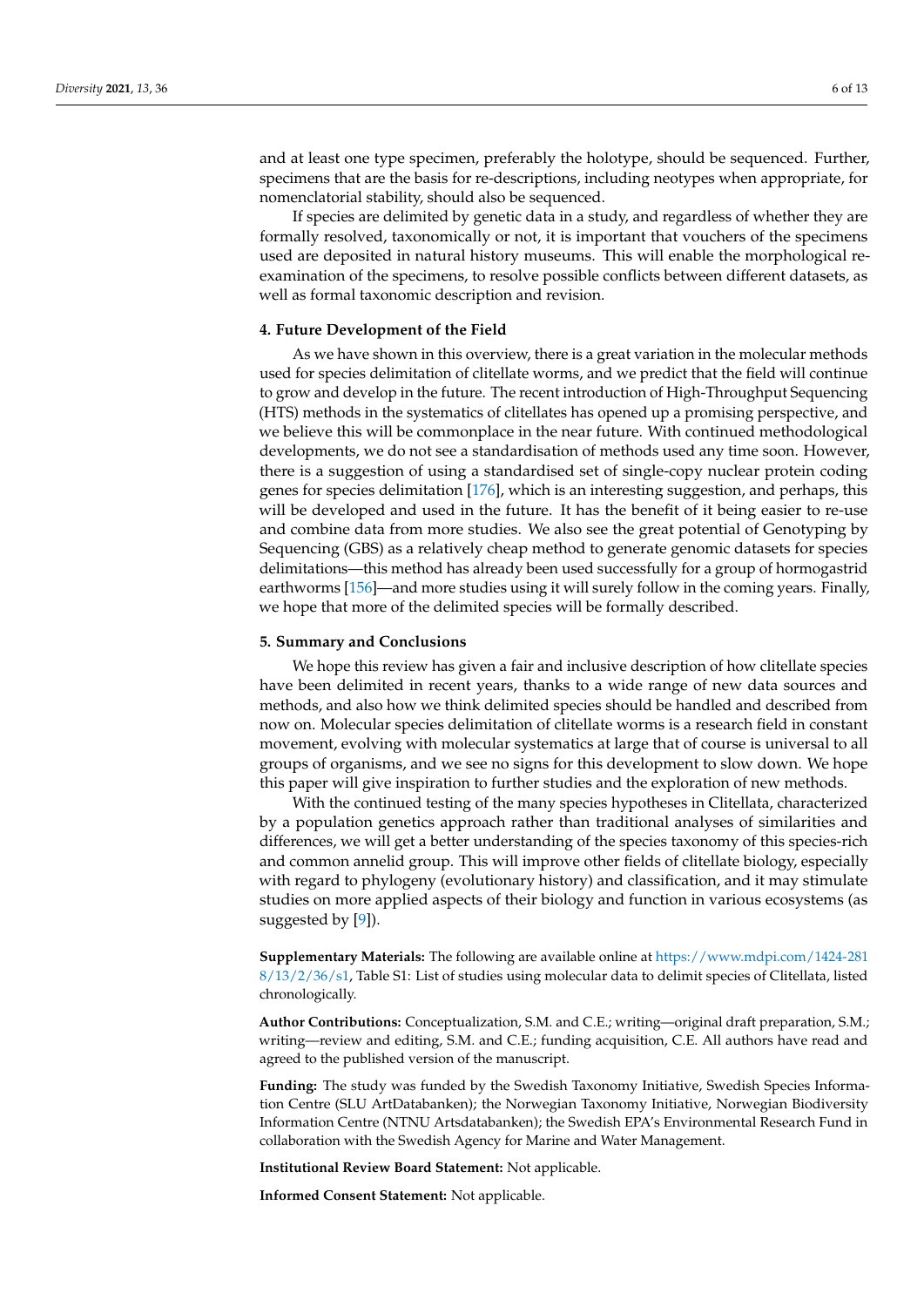**Data Availability Statement:** Not applicable.

**Conflicts of Interest:** The authors declare no conflict of interest. The funders had no role in the design of the study; in the collection, analyses, or interpretation of data; in the writing of the manuscript, or in the decision to publish the results.

### **References**

- <span id="page-6-0"></span>1. Sites, J.W.; Marshall, J.C. Delimiting species: A Renaissance issue in systematic biology. *Trends Ecol. Evol.* **2003**, *18*, 462–470. [\[CrossRef\]](http://doi.org/10.1016/S0169-5347(03)00184-8)
- <span id="page-6-1"></span>2. Fujita, M.K.; Leache, A.D.; Burbrink, F.T.; McGuire, J.A.; Moritz, C. Coalescent-based species delimitation in an integrative taxonomy. *Trends Ecol. Evol.* **2012**, *27*, 480–488. [\[CrossRef\]](http://doi.org/10.1016/j.tree.2012.04.012) [\[PubMed\]](http://www.ncbi.nlm.nih.gov/pubmed/22633974)
- <span id="page-6-2"></span>3. Bickford, D.; Lohman, D.J.; Sodhi, N.S.; Ng, P.K.; Meier, R.; Winker, K.; Ingram, K.K.; Das, I. Cryptic species as a window on diversity and conservation. *Trends Ecol. Evol.* **2007**, *22*, 148–155. [\[CrossRef\]](http://doi.org/10.1016/j.tree.2006.11.004) [\[PubMed\]](http://www.ncbi.nlm.nih.gov/pubmed/17129636)
- <span id="page-6-3"></span>4. Pfenninger, M.; Schwenk, K. Cryptic animal species are homogeneously distributed among taxa and biogeographical regions. *BMC Evol. Biol.* **2007**, *7*, 121. [\[CrossRef\]](http://doi.org/10.1186/1471-2148-7-121)
- <span id="page-6-4"></span>5. Perez-Ponce de Leon, G.; Poulin, R. Taxonomic distribution of cryptic diversity among metazoans: Not so homogeneous after all. *Biol. Lett.* **2016**, *12*. [\[CrossRef\]](http://doi.org/10.1098/rsbl.2016.0371)
- <span id="page-6-5"></span>6. Erséus, C.; Gustafsson, D. Cryptic speciation in clitellate model organisms. In *Annelids in Modern Biology*; Shain, D.H., Ed.; John Wiley & Sons, Inc.: Hoboken, NJ, USA, 2009; pp. 31–46. [\[CrossRef\]](http://doi.org/10.1002/9780470455203.ch3)
- <span id="page-6-6"></span>7. Nygren, A. Cryptic polychaete diversity: A review. *Zool. Scr.* **2014**, *43*, 172–183. [\[CrossRef\]](http://doi.org/10.1111/zsc.12044)
- <span id="page-6-7"></span>8. Feckler, A.; Schulz, R.; Bundschuh, M. Cryptic lineages-same but different? *Integr. Environ. Assess. Manag.* **2013**, *9*, 172–173. [\[CrossRef\]](http://doi.org/10.1002/ieam.1370)
- <span id="page-6-8"></span>9. Marchán, D.F.; Díaz Cosín, D.J.; Novo, M. Why are we blind to cryptic species? Lessons from the eyeless. *Eur. J. Soil Biol.* **2018**, *86*, 49–51. [\[CrossRef\]](http://doi.org/10.1016/j.ejsobi.2018.03.004)
- <span id="page-6-9"></span>10. Halanych, K.M.; Borda, E. Developing models for Lophotrochozoan and annelid Biology. In *Annelids in Modern Biology*; Shain, D.H., Ed.; John Wiley & Sons: Hoboken, NJ, USA, 2009; pp. 1–12.
- <span id="page-6-10"></span>11. Römbke, J.; Egeler, P. Oligochaete worms for ecotoxicological assessment of soils and sediments. In *Annelids in Modern Biology*; Shain, D.H., Ed.; Wiley-Blackwell: Hoboken, NJ, USA, 2009; pp. 228–241. [\[CrossRef\]](http://doi.org/10.1002/9780470455203.ch12,)
- <span id="page-6-11"></span>12. Erséus, C.; Klinth, M.J.; Rota, E.; De Wit, P.; Gustafsson, D.R.; Martinsson, S. The popular model annelid *Enchytraeus albidus* is only one species in a complex of seashore white worms (Clitellata, Enchytraeidae). *Org. Divers. Evol.* **2019**, *19*, 105–133. [\[CrossRef\]](http://doi.org/10.1007/s13127-019-00402-6)
- <span id="page-6-23"></span>13. Gustafsson, D.R.; Price, D.A.; Erséus, C. Genetic variation in the popular lab worm *Lumbriculus variegatus* (Annelida: Clitellata: Lumbriculidae) reveals cryptic speciation. *Mol. Phylogenet Evol.* **2009**, *51*, 182–189. [\[CrossRef\]](http://doi.org/10.1016/j.ympev.2008.12.016)
- 14. Kille, P.; Andre, J.; Anderson, C.; Ang, H.N.; Bruford, M.W.; Bundy, J.G.; Donnelly, R.; Hodson, M.E.; Juma, G.; Lahive, E.; et al. DNA sequence variation and methylation in an arsenic tolerant earthworm population. *Soil Biol. Biochem.* **2013**, *57*, 524–532. [\[CrossRef\]](http://doi.org/10.1016/j.soilbio.2012.10.014)
- 15. Römbke, J.; Aira, M.; Backeljau, T.; Breugelmans, K.; Dominguez, J.; Funke, E.; Graf, N.; Hajibabaei, M.; Perez-Losada, M.; Porto, P.G.; et al. DNA barcoding of earthworms (*Eisenia fetida/andrei* complex) from 28 ecotoxicological test laboratories. *Appl. Soil Ecol.* **2016**, *104*, 3–11. [\[CrossRef\]](http://doi.org/10.1016/j.apsoil.2015.02.010)
- <span id="page-6-12"></span>16. Trontelj, P.; Utevsky, S.Y. Celebrity with a neglected taxonomy: Molecular systematics of the medicinal leech (genus *Hirudo*). *Mol. Phylogenet Evol.* **2005**, *34*, 616–624. [\[CrossRef\]](http://doi.org/10.1016/j.ympev.2004.10.012) [\[PubMed\]](http://www.ncbi.nlm.nih.gov/pubmed/15683933)
- <span id="page-6-13"></span>17. Struck, T.H.; Golombek, A.; Weigert, A.; Franke, F.A.; Westheide, W.; Purschke, G.; Bleidorn, C.; Halanych, K.M. The evolution of annelids reveals two adaptive routes to the interstitial realm. *Curr. Biol.* **2015**, *25*, 1993–1999. [\[CrossRef\]](http://doi.org/10.1016/j.cub.2015.06.007) [\[PubMed\]](http://www.ncbi.nlm.nih.gov/pubmed/26212885)
- <span id="page-6-14"></span>18. Struck, T.H.; Paul, C.; Hill, N.; Hartmann, S.; Hosel, C.; Kube, M.; Lieb, B.; Meyer, A.; Tiedemann, R.; Purschke, G.; et al. Phylogenomic analyses unravel annelid evolution. *Nature* **2011**, *471*, 95–98. [\[CrossRef\]](http://doi.org/10.1038/nature09864)
- <span id="page-6-15"></span>19. Erséus, C.; Williams, B.W.; Horn, K.M.; Halanych, K.M.; Santos, S.R.; James, S.W.; des Chatelliers, M.C.; Anderson, F.E. Phylogenomic analyses reveal a Palaeozoic radiation and support a freshwater origin for clitellate annelids. *Zool. Scr.* **2020**, *49*, 614–640. [\[CrossRef\]](http://doi.org/10.1111/zsc.12426)
- <span id="page-6-16"></span>20. Timm, T. Life forms in Oligochaeta: A literature review. *Zool. Middle East* **2012**, *58*, 71–82. [\[CrossRef\]](http://doi.org/10.1080/09397140.2012.10648986)
- <span id="page-6-17"></span>21. Kuo, D.H. The polychaete-to-clitellate transition: An EvoDevo perspective. *Dev. Biol.* **2017**. [\[CrossRef\]](http://doi.org/10.1016/j.ydbio.2017.01.016)
- <span id="page-6-18"></span>22. Brinkhurst, R.O.; Jamieson, B.G.M. *Aquatic Oligochaeta of the World*; Oliver and Boyd: Edinburgh, UK, 1971; p. 860.
- <span id="page-6-19"></span>23. Cerca, J.; Meyer, C.; Purschke, G.; Struck, T.H. Delimitation of cryptic species drastically reduces the geographical ranges of marine interstitial ghost-worms (*Stygocapitella*; Annelida, Sedentaria). *Mol. Phylogenet Evol.* **2019**. [\[CrossRef\]](http://doi.org/10.1016/j.ympev.2019.106663)
- <span id="page-6-20"></span>24. Carstens, B.C.; Pelletier, T.A.; Reid, N.M.; Satler, J.D. How to fail at species delimitation. *Mol. Ecol.* **2013**, *22*, 4369–4383. [\[CrossRef\]](http://doi.org/10.1111/mec.12413)
- <span id="page-6-21"></span>25. Mann, D.G.; Evans, K.M. The species concept and cryptic diversity. In Proceedings of the 12th International Conference on Harmful Algae, Copenhagen, Denmark, 4–8 September 2006; Moestrup, Ø., Doucette, G., Enevoldsen, H., Godhe, A., Hallegraeff, G., Luckas, B., Lundholm, N., Lewis, J., Rengefors, K., Sellner, K., et al., Eds.; International Society for the Study of Harmful Algae and Intergovernmental Oceanographic Commission of UNESCO: Copenhagen, Denmark, 2008.
- <span id="page-6-22"></span>26. Christensen, B.; Jelnes, J. Sibling species in the oligochaete worm *Lumbricillus rivalis* (Enchytraeidae) revealed by enzyme polymorphisms and breeding experiments. *Hereditas* **1976**, *83*, 237–243. [\[CrossRef\]](http://doi.org/10.1111/j.1601-5223.1976.tb01588.x)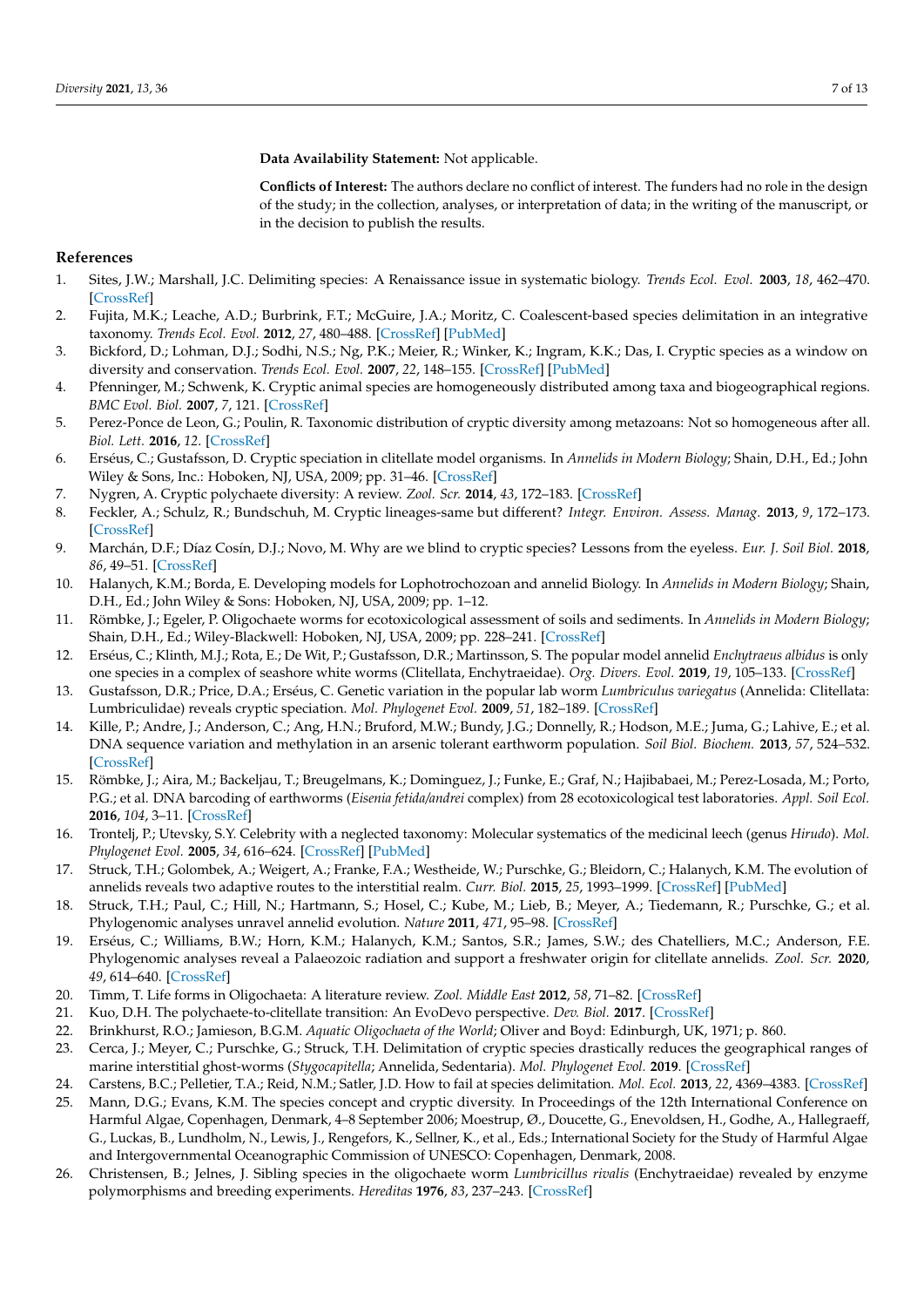- 27. Øien, N.; Stenersen, J. Esterases of earthworms—III. Electrophoresis reveals that *Eisenia fetida* (Savigny) is two species. *Comp. Biochem. Physiol. Part C Comp. Pharmacol.* **1984**, *78*, 277–282. [\[CrossRef\]](http://doi.org/10.1016/0742-8413(84)90083-5)
- <span id="page-7-0"></span>28. Jaenike, J. "*Eisenia foetida*" is two biological species. *Megadrilogica* **1982**, *4*, 6–8.
- <span id="page-7-1"></span>29. Milbrink, G.; Nyman, L. Protein Taxonomy of Aquatic Oligochaetes and Its Ecological Applications. *Oikos* **1973**, *24*, 473. [\[CrossRef\]](http://doi.org/10.2307/3543825)
- <span id="page-7-2"></span>30. Brockmeyer, V. Isozymes and general protein patterns for use in discrimination and identification of *Enchytraeus* species (Annelida, Oligochaeta). *Z. Zool. Syst. Evol.* **1991**, *29*, 343–361. [\[CrossRef\]](http://doi.org/10.1111/j.1439-0469.1991.tb00457.x)
- 31. Christensen, B.; Hvilsom, M.; Pedersen, B.V. Genetic variation in coexisting sexual diploid and parthenogenetic triploid forms of *Fridericia galba* (Enchytraeidae, Oligochaeta) in a heterogeneous environment. *Hereditas* **1992**, *117*, 153–162. [\[CrossRef\]](http://doi.org/10.1111/j.1601-5223.1992.tb00169.x)
- 32. Holmstrup, M.; Simonsen, V. Genetic and physiological differences between two morphs of the lumbricid earthworm *Dendrodrilus rubidus* (Savigny, 1826). *Soil Biol. Biochem.* **1996**, *28*, 1105–1107. [\[CrossRef\]](http://doi.org/10.1016/0038-0717(96)00110-1)
- <span id="page-7-5"></span>33. Schmelz, R. Separation of sympatric *Fridericia* species (Enchytraeidae, Oligochaeta) with isozyme and general protein patterns. *Newsl. Enchytraeidae* **1995**, *4*, 97–104.
- 34. Collado, R.; Hass-Cordes, E.; Schmelz, R.M. Microtaxonomy of fragmenting *Enchytraeus* species using molecular markers, with a comment on species complexes in enchytraeids. *Turk. J. Zool.* **2012**, *36*, 85–94. [\[CrossRef\]](http://doi.org/10.3906/zoo-1002-70)
- <span id="page-7-3"></span>35. Schmelz, R.M.; Collado, R.; Myohara, M. A Taxonomic Study of *Enchytraeus japonensis* (Enchytraeidae, Oligochaeta): Morphological and Biochemical Comparisons with *E. bigeminus*. *Zool. Sci.* **2000**, *17*, 505–516. [\[CrossRef\]](http://doi.org/10.2108/0289-0003(2000)17[505:atsoej]2.0.co;2)
- <span id="page-7-4"></span>36. Westheide, W.; Brockmeyer, V. Suggestions for an index of enchytraeid species (Oligochaeta) based on general protein patterns. *Z. Zool. Syst. Evol.* **1992**, *30*, 89–99. [\[CrossRef\]](http://doi.org/10.1111/j.1439-0469.1992.tb00160.x)
- <span id="page-7-6"></span>37. Schmelz, R.M. Species separation and identification in the Enchytraeidae (Oligochaeta, Annelida): Combining morphology with general protein data. *Hydrobiologia* **1996**, *334*, 31–36. [\[CrossRef\]](http://doi.org/10.1007/BF00017351)
- <span id="page-7-7"></span>38. Schmelz, R.M. Taxonomy of *Fridericia* (Oligochaeta, Enchytraeidae). Revision of species with morphological and biochemical methods. *Abh. Nat. Ver. Hambg. (Neue Folge)* **2003**, *38*, 1-415, 73 figs.
- <span id="page-7-8"></span>39. Gabrich, A.; Jaros, P.P.; Brockmayer, V. Application of immunological methods for the taxonomic study of two selected animal taxa: *Tisbe* (Crustacea, Copepoda) and *Enchytraeus* (Annelida, Oligochaeta). *Z. Zool. Syst. Evol.* **1991**, *29*, 381–392. [\[CrossRef\]](http://doi.org/10.1111/j.1439-0469.1991.tb00460.x)
- <span id="page-7-9"></span>40. Avise, J.; Lansman, R.; Shade, R. The use of restriction endonucleases to measure mitochondrial DNA sequence relatedness in natural populations. I. Population structure and evolution in the genus *Peromyscus*. *Genetics* **1979**, *92*, 279–295.
- <span id="page-7-10"></span>41. Schlegel, M.; Steinbrück, G.; Kramer, M.; Brockmeyer, V. Restriction fragment patterns as molecular markers for species identification and phylogenetic analysis in the genus *Enchytraeus* (Oligochaeta). *Z. Zool. Syst. Evol.* **1991**, *29*, 362–372. [\[CrossRef\]](http://doi.org/10.1111/j.1439-0469.1991.tb00458.x)
- <span id="page-7-11"></span>42. Welsh, J.; McClelland, M. Fingerprinting Genomes Using PCR with Arbitrary Primers. *Nucleic Acids Res.* **1990**, *18*, 7213–7218. [\[CrossRef\]](http://doi.org/10.1093/nar/18.24.7213)
- <span id="page-7-12"></span>43. Koperski, P.; Milanowski, R.; Krzyk, A. Searching for cryptic species in *Erpobdella octoculata* (L.) (Hirudinea: Clitellata): Discordance between the results of genetic analysis and cross-breeding experiments. *Contrib. Zool.* **2011**, *80*, 85–94. [\[CrossRef\]](http://doi.org/10.1163/18759866-08001004)
- <span id="page-7-13"></span>44. Williams, J.G.K.; Kubelik, A.R.; Livak, K.J.; Rafalski, J.A.; Tingey, S.V. DNA Polymorphisms Amplified by Arbitrary Primers Are Useful as Genetic-Markers. *Nucleic Acids Res.* **1990**, *18*, 6531–6535. [\[CrossRef\]](http://doi.org/10.1093/nar/18.22.6531)
- <span id="page-7-14"></span>45. Bielecki, A.; Polok, K. Genetic variation and species identification among selected leeches (Hirudinea) revealed by RAPD markers. *Biologia* **2012**, *67*. [\[CrossRef\]](http://doi.org/10.2478/s11756-012-0063-4)
- 46. Schirmacher, A.; Schmidt, H.; Westheide, W. RAPD-PCR investigations on sibling species of terrestrial *Enchytraeus* (Annelida: Oligochaeta). *Biochem. Syst. Ecol.* **1998**, *26*, 35–44. [\[CrossRef\]](http://doi.org/10.1016/S0305-1978(97)00079-3)
- 47. Trontelj, P.; Sotler, M.; Verovnik, R. Genetic differentiation between two species of the medicinal leech, *Hirudo medicinalis* and the neglected *H. verbana*, based on random-amplified polymorphic DNA. *Parasitol. Res.* **2004**, *94*, 118–124. [\[CrossRef\]](http://doi.org/10.1007/s00436-004-1181-x) [\[PubMed\]](http://www.ncbi.nlm.nih.gov/pubmed/15322921)
- 48. Verovnik, R.; Trontelj, P.; Sket, B. Genetic differentiation and species status within the snail leech *Glossiphonia complanata* aggregate (Hirudinea: Glossiphoniidae) revealed by RAPD analysis. *Arch. Hydrobiol.* **1999**, *144*, 327–338. [\[CrossRef\]](http://doi.org/10.1127/archiv-hydrobiol/144/1999/327)
- <span id="page-7-15"></span>49. Dyer, A.R.; Fowler, J.C.S.; Baker, G.H. Detecting genetic variation in exotic earthworms, *Aporrectodea spp*. (Lumbricidae), in Australian soils using RAPD markers. *Soil Biol. Biochem.* **1998**, *30*, 159–165. [\[CrossRef\]](http://doi.org/10.1016/S0038-0717(97)00098-9)
- <span id="page-7-16"></span>50. Vos, P.; Hogers, R.; Bleeker, M.; Reijans, M.; van de Lee, T.; Hornes, M.; Frijters, A.; Pot, J.; Peleman, J.; Kuiper, M.; et al. AFLP: A new technique for DNA fingerprinting. *Nucleic Acids Res.* **1995**, *23*, 4407–4414. [\[CrossRef\]](http://doi.org/10.1093/nar/23.21.4407) [\[PubMed\]](http://www.ncbi.nlm.nih.gov/pubmed/7501463)
- <span id="page-7-17"></span>51. King, R.A.; Tibble, A.L.; Symondson, W.O. Opening a can of worms: Unprecedented sympatric cryptic diversity within British lumbricid earthworms. *Mol. Ecol.* **2008**, *17*, 4684–4698. [\[CrossRef\]](http://doi.org/10.1111/j.1365-294X.2008.03931.x)
- 52. Andre, J.; King, R.A.; Sturzenbaum, S.R.; Kille, P.; Hodson, M.E.; Morgan, A.J. Molecular genetic differentiation in earthworms inhabiting a heterogeneous Pb-polluted landscape. *Environ. Pollut.* **2010**, *158*, 883–890. [\[CrossRef\]](http://doi.org/10.1016/j.envpol.2009.09.021)
- <span id="page-7-18"></span>53. Govedich, F.R.; Blinn, D.W.; Hevly, R.H.; Keim, P.S. Cryptic radiation in erpobdellid leeches in xeric landscapes: A molecular analysis of population differentiation. *Can. J. Zool.* **1999**, *77*, 52–57. [\[CrossRef\]](http://doi.org/10.1139/z98-178)
- <span id="page-7-19"></span>54. Spritz, R.A. Duplication/deletion polymorphism 5'-to the human beta globin gene. *Nucleic Acids Res.* 1981, 9, 5037-5047. [\[CrossRef\]](http://doi.org/10.1093/nar/9.19.5037)
- 55. Tautz, D. Hypervariability of Simple Sequences as a General Source for Polymorphic DNA Markers. *Nucleic Acids Res.* **1989**, *17*, 6463–6471. [\[CrossRef\]](http://doi.org/10.1093/nar/17.16.6463)
- 56. Weber, J.L.; May, P.E. Abundant Class of Human DNA Polymorphisms Which Can Be Typed Using the Polymerase Chain-Reaction. *Am. J. Hum. Genet.* **1989**, *44*, 388–396. [\[PubMed\]](http://www.ncbi.nlm.nih.gov/pubmed/2916582)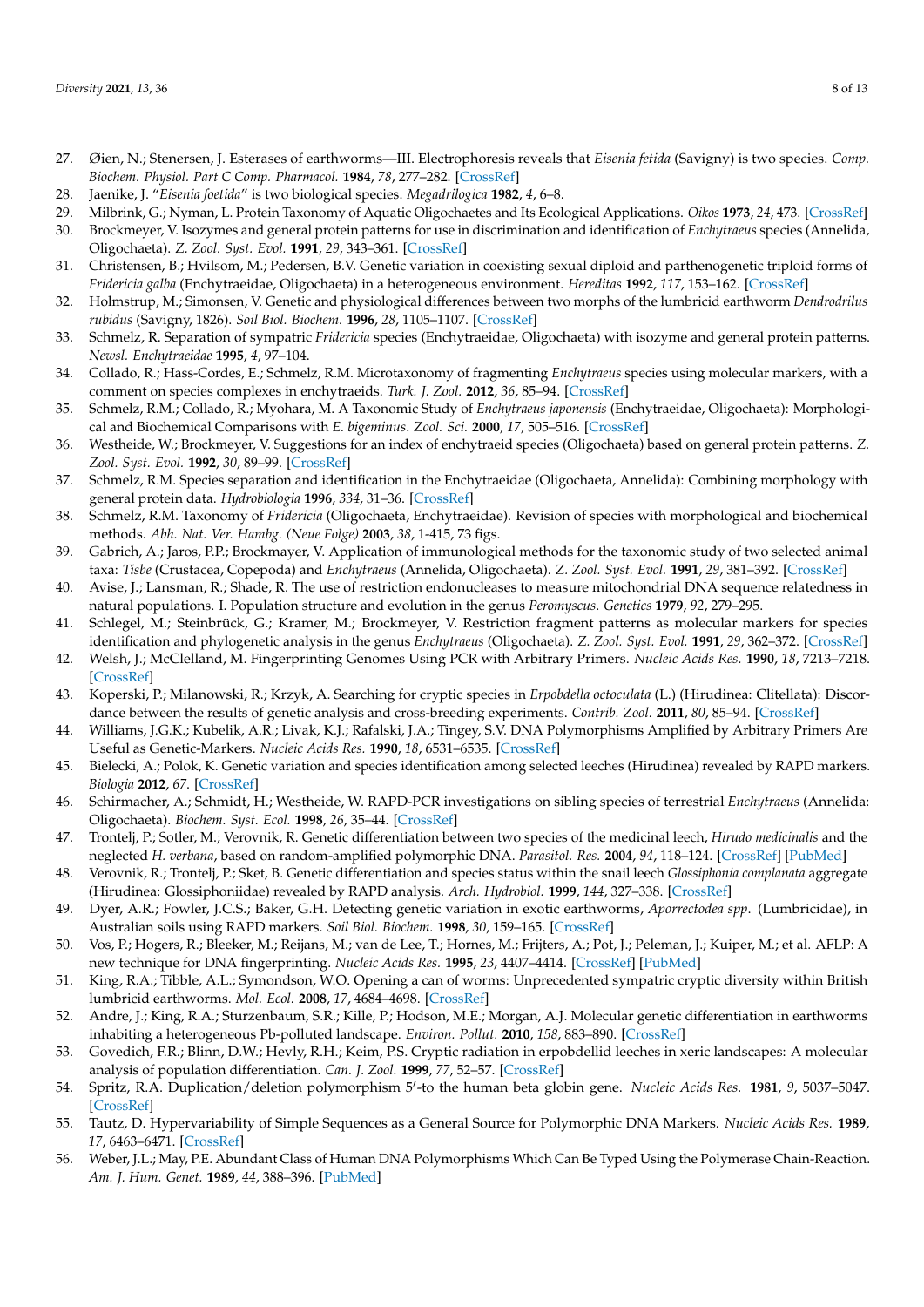- <span id="page-8-0"></span>57. Litt, M.; Luty, J.A. A hypervariable microsatellite revealed by in vitro amplification of a dinucleotide repeat within the cardiac muscle actin gene. *Am. J. Hum. Genet.* **1989**, *44*, 397–401. [\[PubMed\]](http://www.ncbi.nlm.nih.gov/pubmed/2563634)
- <span id="page-8-1"></span>58. Donnelly, R.K.; Harper, G.L.; Morgan, A.J.; Orozco-Terwengel, P.; Pinto-Juma, G.A.; Bruford, M.W. Nuclear DNA recapitulates the cryptic mitochondrial lineages of *Lumbricus rubellus* and suggests the existence of cryptic species in an ecotoxological soil sentinel. *Biol. J. Linn. Soc.* **2013**, *110*, 780–795. [\[CrossRef\]](http://doi.org/10.1111/bij.12171)
- <span id="page-8-2"></span>59. Dupont, L.; Lazrek, F.; Porco, D.; King, R.A.; Rougerie, R.; Symondson, W.O.C.; Livet, A.; Richard, B.; Decaëns, T.; Butt, K.R.; et al. New insight into the genetic structure of the *Allolobophora chlorotica* aggregate in Europe using microsatellite and mitochondrial data. *Pedobiologia* **2011**, *54*, 217–224. [\[CrossRef\]](http://doi.org/10.1016/j.pedobi.2011.03.004)
- <span id="page-8-3"></span>60. Sanger, F.; Nicklen, S.; Coulson, A.R. DNA sequencing with chain-terminating inhibitors. *Proc. Natl. Acad. Sci. USA* **1977**, *74*, 5463–5467. [\[CrossRef\]](http://doi.org/10.1073/pnas.74.12.5463) [\[PubMed\]](http://www.ncbi.nlm.nih.gov/pubmed/271968)
- <span id="page-8-4"></span>61. Sanger, F.; Coulson, A.R. A rapid method for determining sequences in DNA by primed synthesis with DNA polymerase. *J. Mol. Biol.* **1975**, *94*, 441–448. [\[CrossRef\]](http://doi.org/10.1016/0022-2836(75)90213-2)
- <span id="page-8-5"></span>62. Beauchamp, K.A.; Kathman, R.D.; McDowell, T.S.; Hedrick, R.P. Molecular phylogeny of tubificid oligochaetes with special emphasis on *Tubifex tubifex* (Tubificidae). *Mol. Phylogenet Evol.* **2001**, *19*, 216–224. [\[CrossRef\]](http://doi.org/10.1006/mpev.2001.0923)
- 63. Heethoff, M.; Etzold, K.; Scheu, S. Mitochondrial COII sequences indicate that the parthenogenetic earthworm *Octolasion tyrtaeum* (Savigny 1826) constitutes of two lineages differing in body size and genotype. *Pedobiologia* **2004**, *48*, 9–13. [\[CrossRef\]](http://doi.org/10.1016/j.pedobi.2003.04.001)
- <span id="page-8-6"></span>64. Sturmbauer, C.; Opadiya, G.B.; Niederstätter, H.; Riedmann, A.; Dallinger, R. Mitochondrial DNA reveals cryptic oligochaete species differing in cadmium resistance. *Mol. Biol. Evol.* **1999**, *16*, 967–974. [\[CrossRef\]](http://doi.org/10.1093/oxfordjournals.molbev.a026186)
- <span id="page-8-7"></span>65. Cech, G.; Boros, G.; Dózsa-Farkas, K. Revision of *Bryodrilus glandulosus* (Dózsa-Farkas, 1990) and *Mesenchytraeus kuehnelti* Dózsa-Farkas, 1991 (Oligochaeta: Enchytraeidae) using morphological and molecular data. *Zool. Anz.* **2012**, *251*, 253–262. [\[CrossRef\]](http://doi.org/10.1016/j.jcz.2011.09.005)
- 66. Dózsa-Farkas, K.; Porco, D.; Boros, G. Are *Bryodrilus parvus* Nurminen, 1970 and *Bryodrilus librus* (Nielsen and Christensen, 1959) (Annelida: Enchytraeidae) really different species? A revision based on DNA barcodes and morphological data. *Zootaxa* **2012**, *3276*, 38–50. [\[CrossRef\]](http://doi.org/10.11646/zootaxa.3276.1.2)
- 67. Rota, E.; Martinsson, S.; Erséus, C.; Petushkov, V.N.; Rodionova, N.S.; Omodeo, P. Green light to an integrative view of *Microscolex phosphoreus* (Dugès, 1837) (Annelida: Clitellata: Acanthodrilidae). *Zootaxa* **2018**, *4496*, 175–189. [\[CrossRef\]](http://doi.org/10.11646/zootaxa.4496.1.13) [\[PubMed\]](http://www.ncbi.nlm.nih.gov/pubmed/30313693)
- 68. Srinivasan, S.; Martinsson, S.; Naveed, M.I. On the identity and phylogenetic position of *Dero indica* (Clitellata: Naididae). *Biologia* **2020**, *75*, 1685–1689. [\[CrossRef\]](http://doi.org/10.2478/s11756-020-00422-0)
- 69. Chang, C.H.; Lin, S.M.; Chen, J.H. Molecular systematics and phylogeography of the gigantic earthworms of the *Metaphire formosae* species group (Clitellata, Megascolecidae). *Mol. Phylogenet Evol.* **2008**, *49*, 958–968. [\[CrossRef\]](http://doi.org/10.1016/j.ympev.2008.08.025) [\[PubMed\]](http://www.ncbi.nlm.nih.gov/pubmed/18809504)
- 70. Novo, M.; Almodóvar, A.; Díaz-Cosín, D.J. High genetic divergence of hormogastrid earthworms (Annelida, Oligochaeta) in the central Iberian Peninsula: Evolutionary and demographic implications. *Zool. Scr.* **2009**, *38*, 537–552. [\[CrossRef\]](http://doi.org/10.1111/j.1463-6409.2009.00389.x)
- <span id="page-8-11"></span>71. James, S.W.; Porco, D.; Decaens, T.; Richard, B.; Rougerie, R.; Erséus, C. DNA barcoding reveals cryptic diversity in *Lumbricus terrestris* L., 1758 (Clitellata): Resurrection of *L. herculeus* (Savigny, 1826). *PLoS ONE* **2010**, *5*, e15629. [\[CrossRef\]](http://doi.org/10.1371/journal.pone.0015629)
- 72. Paoletti, M.G.; Blakemore, R.J.; Csuzdi, C.; Dorigo, L.; Dreon, A.L.; Gavinelli, F.; Lazzarini, F.; Manno, N.; Moretto, E.; Porco, D.; et al. Barcoding *Eophila crodabepis* sp. nov. (Annelida, Oligochaeta, Lumbricidae), a Large Stripy Earthworm from Alpine Foothills of Northeastern Italy Similar to *Eophila tellinii* (Rosa, 1888). *PLoS ONE* **2016**, *11*, e0151799. [\[CrossRef\]](http://doi.org/10.1371/journal.pone.0151799)
- 73. Smythe, A.B.; Forgrave, K.; Patti, A.; Hochberg, R.; Litvaitis, M.K. Untangling the Ecology, Taxonomy, and Evolution of *Chaetogaster limnaei* (Oligochaeta: Naididae) Species Complex. *J. Parasitol.* **2015**, *101*, 320–326. [\[CrossRef\]](http://doi.org/10.1645/13-465.1)
- 74. Szederjesi, T.; Pop, V.V.; Márton, O.; Krízsik, V.; Csuzdi, C. The *Allolobophora sturanyi* species group revisited: Integrated taxonomy and new taxa (Clitellata: Megadrili). *Opusc. Zool. (Budap.)* **2016**, *47*, 87–92. [\[CrossRef\]](http://doi.org/10.18348/opzool.2016.1.87)
- 75. Csuzdi, C.; Szederjesi, T.; Marchán, D.F.; Sosa, I.; Gavinelli, F.; Dorigo, L.; Pamio, A.; Dreon, A.L.; Fusaro, S.; Moretto, E.; et al. DNA barcoding of the Italian anecic *Octodrilus* species in rural (vineyard) and forested areas with description of *Octodrilus zicsiniello* sp. nov. (Clitellata, Megadrili). *Zootaxa* **2018**, *4496*, 43–64. [\[CrossRef\]](http://doi.org/10.11646/zootaxa.4496.1.5)
- 76. Seesamut, T.; Sutcharit, C.; Jirapatrasilp, P.; Chanabun, R.; Panha, S. Morphological and molecular evidence reveal a new species of the earthworm genus *Pontodrilus* Perrier, 1874 (Clitellata, Megascolecidae) from Thailand and Peninsular Malaysia. *Zootaxa* **2018**, *4496*, 218–237. [\[CrossRef\]](http://doi.org/10.11646/zootaxa.4496.1.18)
- 77. Nxele, T.C.; Plisko, J.D.; Mwabvu, T.; Zishiri, O.T. Molecular phylogeny of *Kazimierzus* Plisko, 2006 (Clitellata, Kazimierzidae) from the Western and Northern Cape Province inferred from mitochondrial DNA sequences. *Afr. Invertebr.* **2020**, *61*, 83–92. [\[CrossRef\]](http://doi.org/10.3897/afrinvertebr.61.53380)
- <span id="page-8-9"></span>78. Prantoni, A.L.; Belmonte-Lopes, R.; Lana, P.C.; Erséus, C. Genetic diversity of marine oligochaetous clitellates in selected areas of the South Atlantic as revealed by DNA barcoding. *Invertebr. Syst.* **2018**, *32*, 524–532. [\[CrossRef\]](http://doi.org/10.1071/IS17029)
- 79. Saglam, N.; Kutschera, U.; Saunders, R.; Saidel, W.M.; Balombini, K.L.W.; Shain, D.H. Phylogenetic and morphological resolution of the *Helobdella stagnalis* species-complex (Annelida: Clitellata: Hirudinea). *Zootaxa* **2018**, *4403*. [\[CrossRef\]](http://doi.org/10.11646/zootaxa.4403.1.3) [\[PubMed\]](http://www.ncbi.nlm.nih.gov/pubmed/29690244)
- <span id="page-8-10"></span>80. Tiwari, N.; Lone, A.R.; Thakur, S.S.; Yadav, S. Interrogation of earthworm (Clitellata: Haplotaxida) taxonomy and the DNA sequence database. *J. Asia-Pac. Biodivers.* **2020**. [\[CrossRef\]](http://doi.org/10.1016/j.japb.2020.09.015)
- <span id="page-8-8"></span>81. Iwama, R.E.; Oceguera-Figueroa, A.; De Carle, D.; Manglicmot, C.; Erseus, C.; Miles, N.M.; Siddall, M.E.; Kvist, S. Broad geographic sampling and DNA barcoding do not support the presence of *Helobdella stagnalis* (Linnaeus, 1758) (Clitellata: Glossiphoniidae) in North America. *Zootaxa* **2019**, *4671*, 1–25. [\[CrossRef\]](http://doi.org/10.11646/zootaxa.4671.1.1)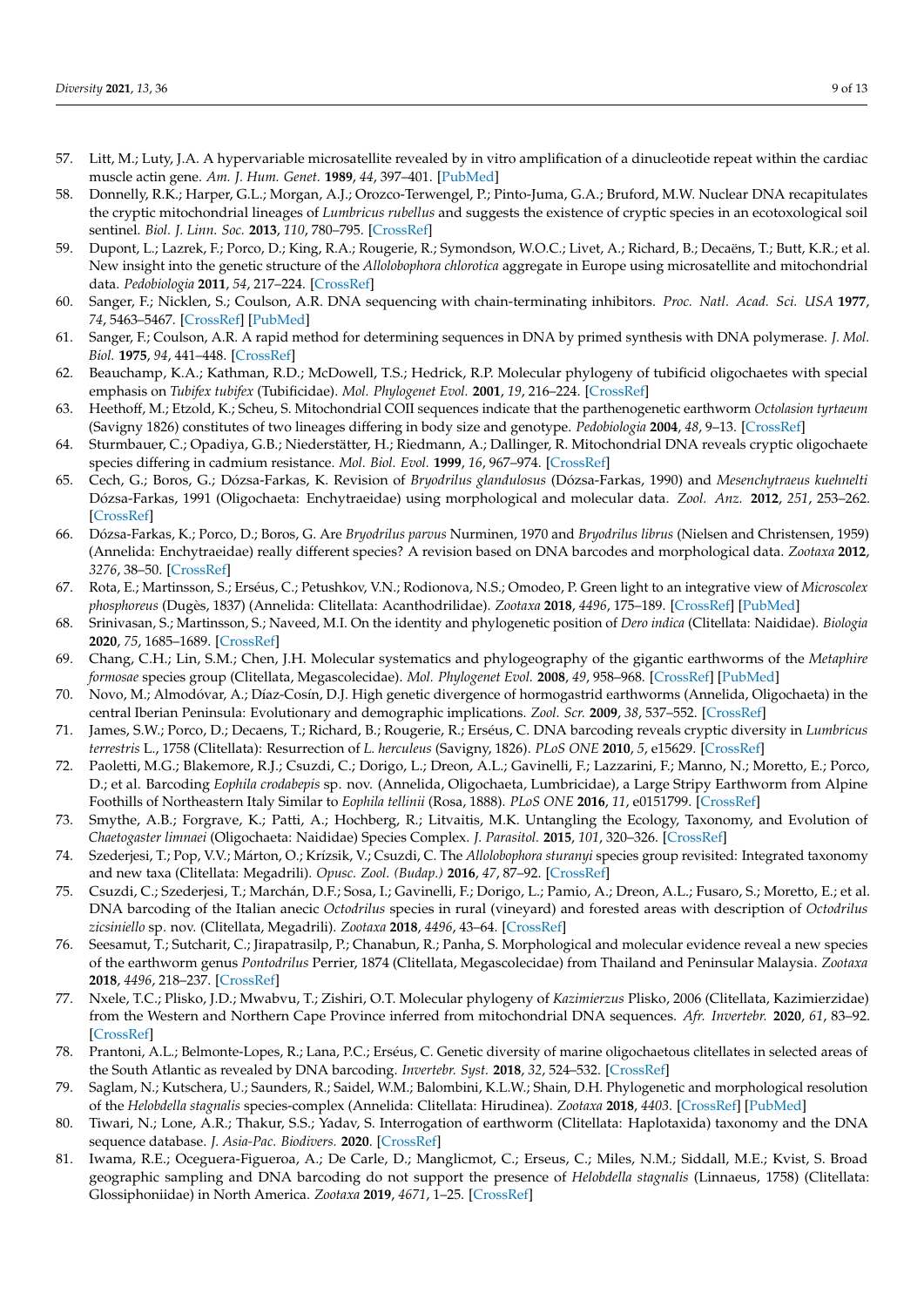- <span id="page-9-0"></span>82. Meyer, C.P.; Paulay, G. DNA barcoding: Error rates based on comprehensive sampling. *PLoS Biol.* **2005**, *3*, e422. [\[CrossRef\]](http://doi.org/10.1371/journal.pbio.0030422)
- <span id="page-9-1"></span>83. Perez-Losada, M.; Ricoy, M.; Marshall, J.C.; Dominguez, J. Phylogenetic assessment of the earthworm *Aporrectodea caliginosa* species complex (Oligochaeta: Lumbricidae) based on mitochondrial and nuclear DNA sequences. *Mol. Phylogenet Evol.* **2009**, *52*, 293–302. [\[CrossRef\]](http://doi.org/10.1016/j.ympev.2009.04.003)
- 84. Buckley, T.R.; James, S.; Allwood, J.; Bartlam, S.; Howitt, R.; Prada, D. Phylogenetic analysis of New Zealand earthworms (Oligochaeta: Megascolecidae) reveals ancient clades and cryptic taxonomic diversity. *Mol. Phylogenet Evol.* **2011**, *58*, 85–96. [\[CrossRef\]](http://doi.org/10.1016/j.ympev.2010.09.024)
- 85. Kvist, S.; Sarkar, I.N.; Erséus, C. Genetic variation and phylogeny of the cosmopolitan marine genus *Tubificoides* (Annelida: Clitellata: Naididae: Tubificinae). *Mol. Phylogenet Evol.* **2010**, *57*, 687–702. [\[CrossRef\]](http://doi.org/10.1016/j.ympev.2010.08.018)
- 86. Matamoros, L.; Rota, E.; Erséus, C. Cryptic diversity among the achaetous *Marionina* (Annelida, Clitellata, Enchytraeidae). *Syst. Biodivers.* **2012**, *10*, 509–525. [\[CrossRef\]](http://doi.org/10.1080/14772000.2012.723640)
- <span id="page-9-5"></span>87. Marchán, D.F.; Fernández, R.; Novo, M.; Díaz Cosín, D. New light into the hormogastrid riddle: Morphological and molecular description of *Hormogaster joseantonioi* sp. n. (Annelida, Clitellata, Hormogastridae). *ZooKeys* **2014**, *414*, 1–17. [\[CrossRef\]](http://doi.org/10.3897/zookeys.414.7665) [\[PubMed\]](http://www.ncbi.nlm.nih.gov/pubmed/25009415)
- 88. Saglam, N.; Saunders, R.; Lang, S.A.; Shain, D.H. A new species of *Hirudo* (Annelida: Hirudinidae): Historical biogeography of Eurasian medicinal leeches. *BMC Zool.* **2016**, *1*, 5. [\[CrossRef\]](http://doi.org/10.1186/s40850-016-0002-x)
- 89. De Sosa, I.; Marchán, D.F.; Novo, M.; Almodóvar, A.; Díaz Cosín, D.J. Bless this phylogeographic mess–Comparative study of *Eiseniella tetraedra* (Annelida, Oligochaeta) between an Atlantic area and a continental Mediterranean area in Spain. *Eur. J. Soil Biol.* **2017**, *78*, 50–56. [\[CrossRef\]](http://doi.org/10.1016/j.ejsobi.2016.11.006)
- 90. Marchán, D.F.; Fernández, R.; de Sosa, I.; Díaz Cosín, D.J.; Novo, M. Pinpointing cryptic borders: Fine-scale phylogeography and genetic landscape analysis of the *Hormogaster elisae* complex (Oligochaeta, Hormogastridae). *Mol. Phylogenet Evol.* **2017**, *112*, 185–193. [\[CrossRef\]](http://doi.org/10.1016/j.ympev.2017.05.005)
- 91. Anderson, K.; Braoudakis, G.; Kvist, S. Genetic variation, pseudocryptic diversity, and phylogeny of *Erpobdella* (Annelida: Hirudinida: Erpobdelliformes), with emphasis on Canadian species. *Mol. Phylogenet Evol.* **2019**. [\[CrossRef\]](http://doi.org/10.1016/j.ympev.2019.106688)
- <span id="page-9-2"></span>92. Timm, T.; Arslan, N.; Rüzgar, M.; Martinsson, S.; Erséus, C. Oligochaeta (Annelida) of the profundal of Lake Hazar (Turkey), with description of *Potamothrix alatus hazaricus* n. ssp. *Zootaxa* **2013**, *3716*, 144–156. [\[CrossRef\]](http://doi.org/10.11646/zootaxa.3716.2.2)
- <span id="page-9-3"></span>93. De Wit, P.; Erséus, C. Genetic variation and phylogeny of Scandinavian species of *Grania* (Annelida: Clitellata: Enchytraeidae), with the discovery of a cryptic species. *J. Zool. Syst. Evol. Res.* **2010**, *48*, 285–293. [\[CrossRef\]](http://doi.org/10.1111/j.1439-0469.2010.00571.x)
- 94. Pérez-Losada, M.; Eiroa, J.; Mato, S.; Domínguez, J. Phylogenetic species delimitation of the earthworms *Eisenia fetida* (Savigny, 1826) and *Eisenia andrei* Bouché, 1972 (Oligochaeta, Lumbricidae) based on mitochondrial and nuclear DNA sequences. *Pedobiologia* **2005**, *49*, 317–324. [\[CrossRef\]](http://doi.org/10.1016/j.pedobi.2005.02.004)
- <span id="page-9-4"></span>95. Martinsson, S.; Erséus, C. Cryptic diversity in the well-studied terrestrial worm *Cognettia sphagnetorum* (Clitellata: Enchytraeidae). *Pedobiologia* **2014**, *57*, 27–35. [\[CrossRef\]](http://doi.org/10.1016/j.pedobi.2013.09.006)
- 96. Achurra, A.; Rodriguez, P.; Erséus, C. Pseudo-cryptic speciation in the subterranean medium: A new species of *Stylodrilus* Claparède, 1862, with a revision of the status of *Bichaeta* Bretscher, 1900 (Annelida, Clitellata, Lumbriculidae). *Zool. Anz.* **2015**, *257*, 71–86. [\[CrossRef\]](http://doi.org/10.1016/j.jcz.2015.05.003)
- 97. Envall, I.; Gustavsson, L.M.; Erseus, C. Genetic and chaetal variation in *Nais* worms (Annelida, Clitellata, Naididae). *Zool. J. Linn. Soc.* **2012**, *165*, 495–520. [\[CrossRef\]](http://doi.org/10.1111/j.1096-3642.2012.00828.x)
- 98. Achurra, A.; Erséus, C. DNA barcoding and species delimitation: The *Stylodrilus heringianus* case (Annelida : Clitellata : Lumbriculidae). *Invertebr. Syst.* **2013**, *27*, 118–128. [\[CrossRef\]](http://doi.org/10.1071/IS12049)
- 99. Dozsa-Farkas, K.; Felföldi, T. Unexpected occurrence of *Hemifridericia bivesiculata* Christensen & Dozsa-Farkas, 2006 in Hungary, a species presumed to be endemic to Devon Island, Canada, and its comparative analysis with *H. parva* Nielsen & Christensen, 1959 (Enchytraeidae, Oligochaeta). *Zootaxa* **2015**, *3914*, 185–194. [\[CrossRef\]](http://doi.org/10.11646/zootaxa.3914.2.8) [\[PubMed\]](http://www.ncbi.nlm.nih.gov/pubmed/25661940)
- 100. Prantoni, A.L.; De Wit, P.; Erséus, C. First reports of *Grania* (Clitellata: Enchytraeidae) from Africa and South America: Molecular phylogeny and descriptions of nine new species. *Zool. J. Linn. Soc.* **2016**, *176*, 485–510. [\[CrossRef\]](http://doi.org/10.1111/zoj.12333)
- 101. Shekhovtsov, S.V.; Berman, D.I.; Bazarova, N.E.; Bulakhova, N.A.; Porco, D.; Peltek, S.E. Cryptic genetic lineages in *Eisenia nordenskioldi pallida* (Oligochaeta, Lumbricidae). *Eur. J. Soil. Biol.* **2016**, *75*, 151–156. [\[CrossRef\]](http://doi.org/10.1016/j.ejsobi.2016.06.004)
- 102. Dózsa-Farkas, K.; Csitári, B.; Felföldi, T. A new *Cernosvitoviella* species (Clitellata: Enchytraeidae) and its comparison with other *Cernosvitoviella* species from *Sphagnum* mires in Hungary. *Zootaxa* **2017**, *4254*, 322. [\[CrossRef\]](http://doi.org/10.11646/zootaxa.4254.3.2)
- 103. Dozsa-Farkas, K.; Felfoldi, T. Comparative morphological and molecular taxonomic study of six *Achaeta* species (Clitellata: Enchytraeidae) with the description of a new *Achaeta* species from Koszeg Mountains, Hungary. *Zootaxa* **2017**, *4273*, 177–194. [\[CrossRef\]](http://doi.org/10.11646/zootaxa.4273.2.2)
- 104. Martinsson, S.; Klinth, M.; Erséus, C. A new Scandinavian *Chamaedrilus* species (Clitellata: Enchytraeidae), with additional notes on others. *Zootaxa* **2018**, *4521*, 417–429. [\[CrossRef\]](http://doi.org/10.11646/zootaxa.4521.3.7)
- 105. Shekhovtsov, S.V.; Golovanova, E.V.; Peltek, S.E. Genetic diversity of the earthworm *Octolasion tyrtaeum* (Lumbricidae, Annelida). *Pedobiologia* **2014**, *57*, 245–250. [\[CrossRef\]](http://doi.org/10.1016/j.pedobi.2014.09.002)
- 106. Shekhovtsov, S.V.; Rapoport, I.B.; Poluboyarova, T.V.; Geraskina, A.P.; Golovanova, E.V.; Peltek, S.E. Morphotypes and genetic diversity of *Dendrobaena schmidti* (Lumbricidae, Annelida). *Vavilov J. Genet. Breed.* **2020**, *24*, 48–54. [\[CrossRef\]](http://doi.org/10.18699/VJ20.594)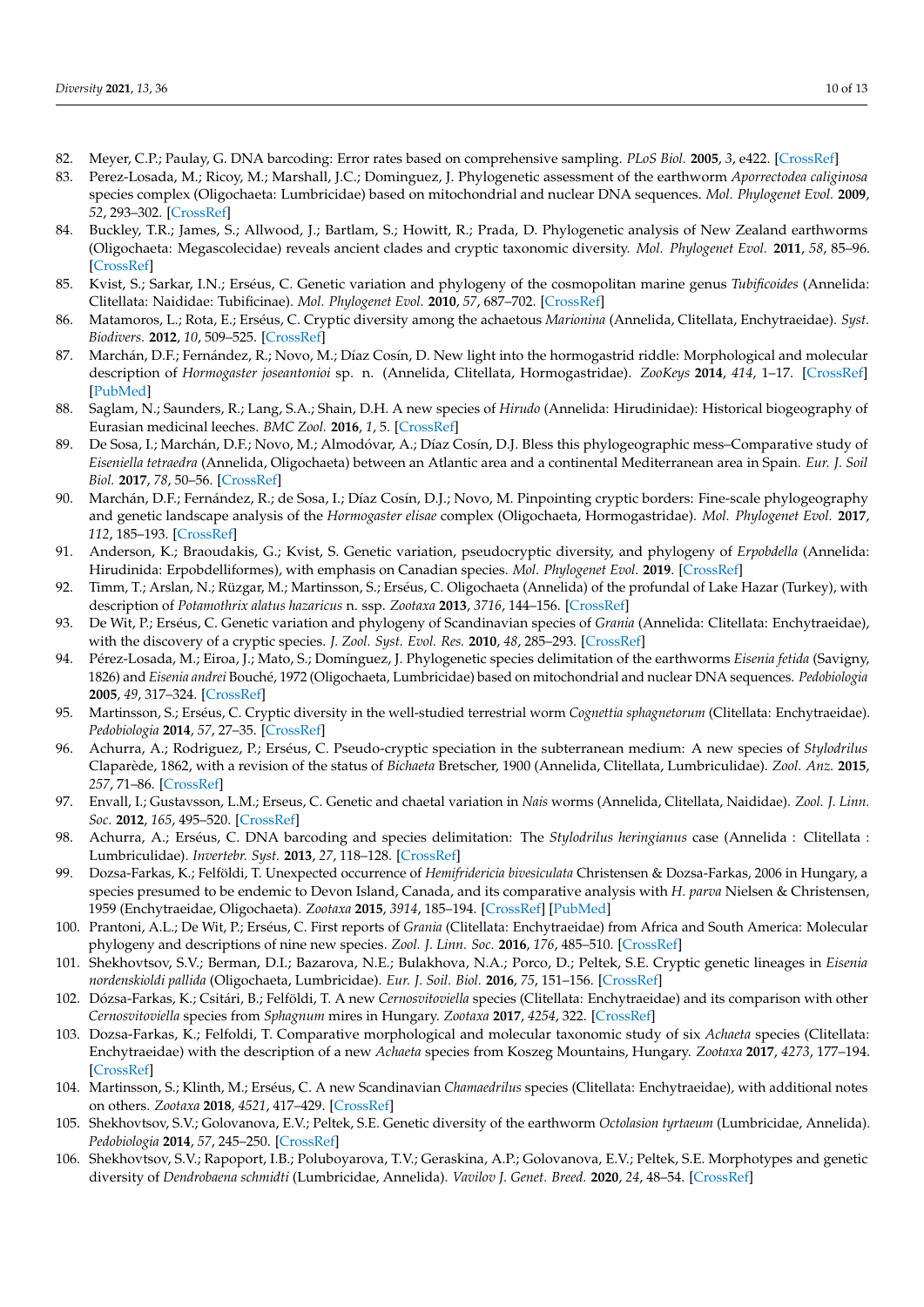- <span id="page-10-16"></span>107. Nagy, H.; Felföldi, T.; Dózsa-Farkas, K. Morphological and molecular distinction of two *Fridericia* species (Clitellata, Enchytraeidae) having same spermatheca type. *Zootaxa* **2018**, *4496*, 111–123. [\[CrossRef\]](http://doi.org/10.11646/zootaxa.4496.1.8) [\[PubMed\]](http://www.ncbi.nlm.nih.gov/pubmed/30313688)
- <span id="page-10-17"></span>108. Rota, E.; Martinsson, S.; Erséus, C. Two new bioluminescent *Henlea* from Siberia and lack of molecular support for *Hepatogaster* (Annelida, Clitellata, Enchytraeidae). *Org. Divers. Evol.* **2018**, *18*, 291–312. [\[CrossRef\]](http://doi.org/10.1007/s13127-018-0374-6)
- 109. Nagy, H.; Dózsa-Farkas, K.; Hong, Y.; Felföldi, T. Extending the geographic distribution of *Bryodrilus ehlersi* (Annelida, Enchytraeidae): Morphological and molecular comparison of korean and european specimens. *Acta Zool. Acad. Sci. Hung.* **2020**, *66*, 345–360. [\[CrossRef\]](http://doi.org/10.17109/AZH.66.4.345.2020)
- 110. Novo, M.; Almodovar, A.; Fernandez, R.; Trigo, D.; Diaz Cosin, D.J. Cryptic speciation of hormogastrid earthworms revealed by mitochondrial and nuclear data. *Mol. Phylogenet Evol.* **2010**, *56*, 507–512. [\[CrossRef\]](http://doi.org/10.1016/j.ympev.2010.04.010) [\[PubMed\]](http://www.ncbi.nlm.nih.gov/pubmed/20398776)
- 111. Shekhovtsov, S.V.; Golovanova, E.V.; Peltek, S.E. Cryptic diversity within the Nordenskiold's earthworm, *Eisenia nordenskioldi subsp. nordenskioldi* (Lumbricidae, Annelida). *Eur. J. Soil. Biol.* **2013**, *58*, 13–18. [\[CrossRef\]](http://doi.org/10.1016/j.ejsobi.2013.05.004)
- 112. Latif, R.; Malek, M.; Aminjan, A.R.; Pasantes, J.J.; Briones, M.J.I.; Csuzdi, C. Integrative taxonomy of some Iranian peregrine earthworm species using morphology and barcoding (Annelida: Megadrili). *Zootaxa* **2020**, *4877*, 163–173. [\[CrossRef\]](http://doi.org/10.11646/zootaxa.4877.1.7)
- <span id="page-10-3"></span>113. Liu, Y.; Fend, S.V.; Martinsson, S.; Erséus, C. Extensive cryptic diversity in the cosmopolitan sludge worm *Limnodrilus hoffmeisteri* (Clitellata, Naididae). *Org. Divers. Evol.* **2017**, *17*, 477–495. [\[CrossRef\]](http://doi.org/10.1007/s13127-016-0317-z)
- 114. Torii, T.; Erséus, C.; Martinsson, S.; Ito, M. Morphological and genetic characterization of the first species of *Thalassodrilides* (Annelida: Clitellata: Naididae: Limnodriloidinae) from Japan. *Species Divers.* **2016**, *21*, 117–125. [\[CrossRef\]](http://doi.org/10.12782/sd.21.2.117)
- <span id="page-10-0"></span>115. Felföldi, T.; Dózsa-Farkas, K.; Nagy, H.; Hong, Y. Three new enchytraeid species (Enchytraeidae, Annelida) from mountain soils of Korea and ten species new for the country. *Zootaxa* **2020**, *4896*, 1–45. [\[CrossRef\]](http://doi.org/10.11646/zootaxa.4896.1.1)
- <span id="page-10-1"></span>116. Puillandre, N.; Lambert, A.; Brouillet, S.; Achaz, G. ABGD, Automatic Barcode Gap Discovery for primary species delimitation. *Mol. Ecol.* **2012**, *21*, 1864–1877. [\[CrossRef\]](http://doi.org/10.1111/j.1365-294X.2011.05239.x) [\[PubMed\]](http://www.ncbi.nlm.nih.gov/pubmed/21883587)
- <span id="page-10-2"></span>117. Pons, J.; Barraclough, T.G.; Gomez-Zurita, J.; Cardoso, A.; Duran, D.P.; Hazell, S.; Kamoun, S.; Sumlin, W.D.; Vogler, A.P. Sequence-based species delimitation for the DNA taxonomy of undescribed insects. *Syst. Biol.* **2006**, *55*, 595–609. [\[CrossRef\]](http://doi.org/10.1080/10635150600852011) [\[PubMed\]](http://www.ncbi.nlm.nih.gov/pubmed/16967577)
- <span id="page-10-4"></span>118. Jeratthitikul, E.; Bantaowong, U.; Panha, S. DNA barcoding of the Thai species of terrestrial earthworms in the genera *Amynthas* and *Metaphire* (Haplotaxida: Megascolecidae). *Eur. J. Soil Biol.* **2017**, *81*, 39–47. [\[CrossRef\]](http://doi.org/10.1016/j.ejsobi.2017.06.004)
- <span id="page-10-11"></span>119. Klinth, M.J.; Martinsson, S.; Erséus, C. Phylogeny and species delimitation of North European *Lumbricillus* (Clitellata, Enchytraeidae). *Zool. Scr.* **2017**, *46*, 96–110. [\[CrossRef\]](http://doi.org/10.1111/zsc.12187)
- 120. Latif, R.; Malek, M.; Csuzdi, C. When morphology and DNA are discordant: Integrated taxonomic studies on the *Eisenia fetida/andrei* complex from different parts of Iran (Annelida, Clitellata: Megadrili). *Eur. J. Soil Biol.* **2017**, *81*, 55–63. [\[CrossRef\]](http://doi.org/10.1016/j.ejsobi.2017.06.007)
- <span id="page-10-12"></span>121. Martinsson, S.; Achurra, A.; Svensson, M.; Erséus, C. Integrative taxonomy of the freshwater worm *Rhyacodrilus falciformis* s.l. (Clitellata: Naididae), with the description of a new species. *Zool. Scr.* **2013**, *42*, 612–622. [\[CrossRef\]](http://doi.org/10.1111/zsc.12032)
- <span id="page-10-10"></span>122. Martinsson, S.; Klinth, M.; Erséus, C. Testing species hypotheses for *Fridericia magna*, an enchytraeid worm (Annelida: Clitellata) with great mitochondrial variation. *BMC Evol. Biol.* **2020**, *20*, 1–12. [\[CrossRef\]](http://doi.org/10.1186/s12862-020-01678-5)
- <span id="page-10-13"></span>123. Martinsson, S.; Rhodén, C.; Erséus, C. Barcoding gap, but no support for cryptic speciation in the earthworm *Aporrectodea longa* (Clitellata: Lumbricidae). *Mitochondrial DNA* **2017**, *28*, 147–155. [\[CrossRef\]](http://doi.org/10.3109/19401736.2015.1115487)
- <span id="page-10-14"></span>124. Martin, P.; Martinsson, S.; Wuillot, J.; Erséus, C. Integrative species delimitation and phylogeny of the branchiate worm *Branchiodrilus* (Clitellata, Naididae). *Zool. Scr.* **2018**, *47*, 727–742. [\[CrossRef\]](http://doi.org/10.1111/zsc.12316)
- <span id="page-10-15"></span>125. Martinsson, S.; Erséus, C. Cryptic diversity in supposedly species-poor genera of Enchytraeidae (Annelida: Clitellata). *Zool. J. Linn. Soc.* **2018**, *183*, 749–762. [\[CrossRef\]](http://doi.org/10.1093/zoolinnean/zlx084)
- <span id="page-10-5"></span>126. Martin, P.; Sonet, G.; Smitz, N.; Backeljau, T. Phylogenetic analysis of the *Baikalodrilus* species flock (Annelida: Clitellata: Naididae), an endemic genus to Lake Baikal (Russia). *Zool. J. Linn. Soc.* **2019**, *187*, 987–1015. [\[CrossRef\]](http://doi.org/10.1093/zoolinnean/zlz066)
- <span id="page-10-6"></span>127. Reid, N.M.; Carstens, B.C. Phylogenetic estimation error can decrease the accuracy of species delimitation: A Bayesian implementation of the general mixed Yule-coalescent model. *BMC Evol. Biol.* **2012**, *12*, 196. [\[CrossRef\]](http://doi.org/10.1186/1471-2148-12-196) [\[PubMed\]](http://www.ncbi.nlm.nih.gov/pubmed/23031350)
- <span id="page-10-7"></span>128. Fernández, R.; Almodóvar, A.; Novo, M.; Simancas, B.; Díaz Cosín, D.J. Adding complexity to the complex: New insights into the phylogeny, diversification and origin of parthenogenesis in the *Aporrectodea caliginosa* species complex (Oligochaeta, Lumbricidae). *Mol. Phylogenet Evol.* **2012**, *64*, 368–379. [\[CrossRef\]](http://doi.org/10.1016/j.ympev.2012.04.011) [\[PubMed\]](http://www.ncbi.nlm.nih.gov/pubmed/22542691)
- 129. Novo, M.; Almodovar, A.; Fernandez, R.; Trigo, D.; Diaz-Cosin, D.J.; Giribet, G. Appearances can be deceptive: Different diversification patterns within a group of Mediterranean earthworms (Oligochaeta, Hormogastridae). *Mol. Ecol.* **2012**, *21*, 3776–3793. [\[CrossRef\]](http://doi.org/10.1111/j.1365-294X.2012.05648.x) [\[PubMed\]](http://www.ncbi.nlm.nih.gov/pubmed/22805584)
- 130. Novo, M.; Fernandez, R.; Marchan, D.F.; Monica, G.; Cosin, D.J. Compilation of morphological and molecular data, a necessity for taxonomy: The case of *Hormogaster abbatissae* sp. n. (Annelida, Clitellata, Hormogastridae). *ZooKeys* **2012**, *242*, 1–16. [\[CrossRef\]](http://doi.org/10.3897/zookeys.242.3996) [\[PubMed\]](http://www.ncbi.nlm.nih.gov/pubmed/23378793)
- <span id="page-10-8"></span>131. Jirapatrasilp, P.; Backeljau, T.; Prasankok, P.; Chanabun, R.; Panha, S. Untangling a mess of worms: Species delimitations reveal morphological crypsis and variability in Southeast Asian semi-aquatic earthworms (Almidae, *Glyphidrilus*). *Mol. Phylogenet Evol.* **2019**, *139*, 106531. [\[CrossRef\]](http://doi.org/10.1016/j.ympev.2019.106531)
- <span id="page-10-9"></span>132. Zhang, J.; Kapli, P.; Pavlidis, P.; Stamatakis, A. A general species delimitation method with applications to phylogenetic placements. *Bioinformatics* **2013**, *29*, 2869–2876. [\[CrossRef\]](http://doi.org/10.1093/bioinformatics/btt499)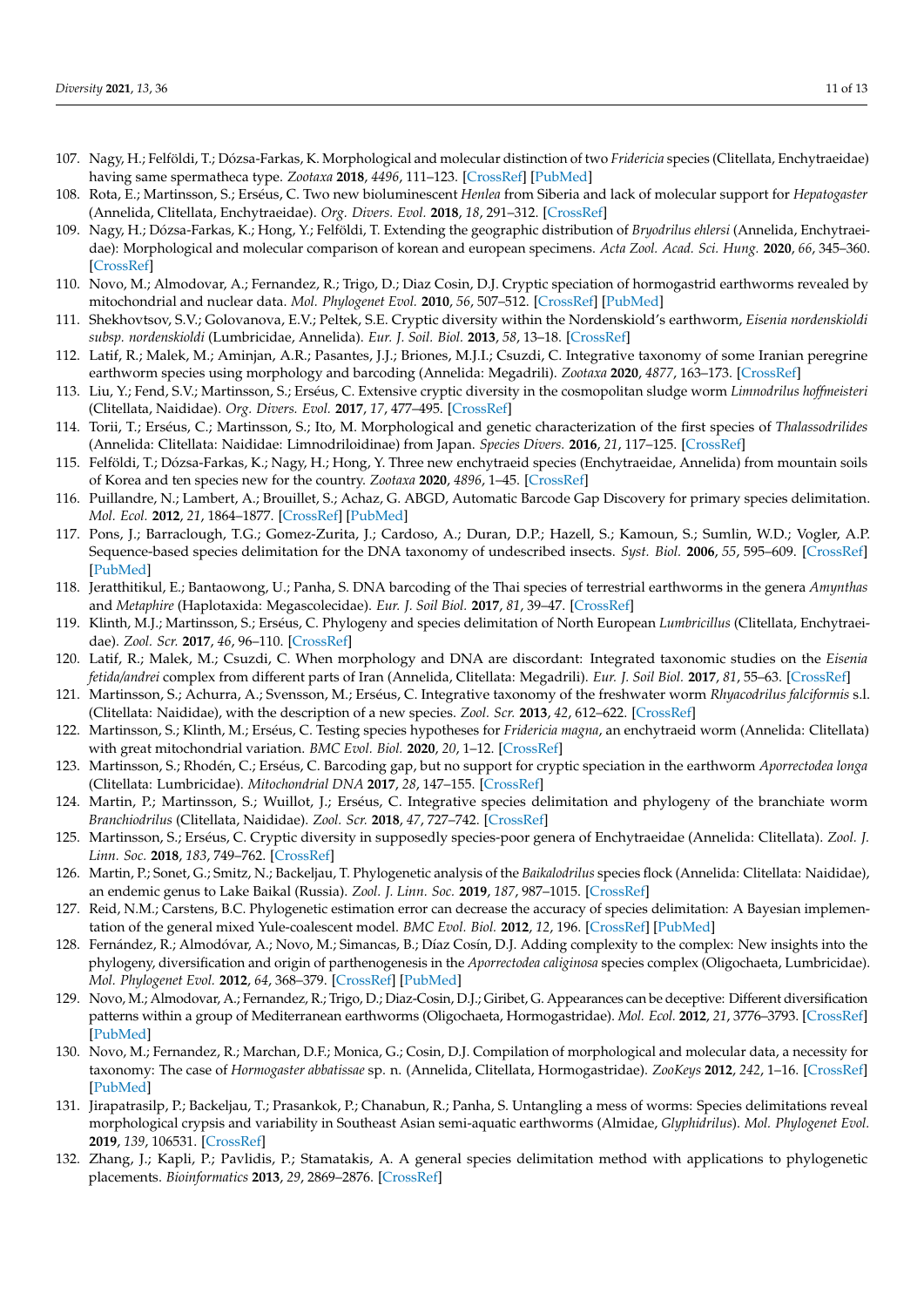- <span id="page-11-0"></span>133. De Carle, D.; Oceguera-Figueroa, A.; Tessler, M.; Siddall, M.E.; Kvist, S. Phylogenetic analysis of *Placobdella* (Hirudinea: Rhynchobdellida: Glossiphoniidae) with consideration of COI variation. *Mol. Phylogenet Evol.* **2017**, *114*, 234–248. [\[CrossRef\]](http://doi.org/10.1016/j.ympev.2017.06.017)
- <span id="page-11-1"></span>134. Ratnasingham, S.; Hebert, P.D. BOLD: The Barcode of Life Data System [\(http://www.barcodinglife.org\)](http://www.barcodinglife.org). *Mol. Ecol. Notes* **2007**, *7*, 355–364. [\[CrossRef\]](http://doi.org/10.1111/j.1471-8286.2007.01678.x)
- <span id="page-11-2"></span>135. Ratnasingham, S.; Hebert, P.D. A DNA-based registry for all animal species: The barcode index number (BIN) system. *PLoS ONE* **2013**, *8*, e66213. [\[CrossRef\]](http://doi.org/10.1371/journal.pone.0066213)
- <span id="page-11-3"></span>136. Doyle, J.J. The Irrelevance of Allele Tree Topologies for Species Delimitation, and a Non-Topological Alternative. *Syst. Bot.* **1995**, *20*, 574–588. [\[CrossRef\]](http://doi.org/10.2307/2419811)
- <span id="page-11-4"></span>137. Flot, J.F.; Couloux, A.; Tillier, S. Haplowebs as a graphical tool for delimiting species: A revival of Doyle's "field for recombination" approach and its application to the coral genus *Pocillopora* in Clipperton. *BMC Evol. Biol.* **2010**, *10*, 372. [\[CrossRef\]](http://doi.org/10.1186/1471-2148-10-372) [\[PubMed\]](http://www.ncbi.nlm.nih.gov/pubmed/21118572)
- <span id="page-11-5"></span>138. Rosenberg, N.A. Statistical tests for taxonomic distinctiveness from observations of monophyly. *Evolution* **2007**, *61*, 317–323. [\[CrossRef\]](http://doi.org/10.1111/j.1558-5646.2007.00023.x)
- <span id="page-11-6"></span>139. Rodrigo, A.; Bertels, F.; Heled, J.; Noder, R.; Shearman, H.; Tsai, P. The perils of plenty: What are we going to do with all these genes? *Philos. Trans. R. Soc. Lond. B Biol. Sci.* **2008**, *363*, 3893–3902. [\[CrossRef\]](http://doi.org/10.1098/rstb.2008.0173) [\[PubMed\]](http://www.ncbi.nlm.nih.gov/pubmed/18852100)
- <span id="page-11-7"></span>140. Masters, B.C.; Fan, V.; Ross, H.A. Species Delimitation—a Geneious plugin for the exploration of species boundaries. *Mol. Ecol. Resour.* **2011**, *11*, 154–157. [\[CrossRef\]](http://doi.org/10.1111/j.1755-0998.2010.02896.x)
- <span id="page-11-8"></span>141. Rannala, B.; Yang, Z. Bayes estimation of species divergence times and ancestral population sizes using DNA sequences from multiple loci. *Genetics* **2003**, *164*, 1645–1656.
- <span id="page-11-9"></span>142. Rannala, B. The art and science of species delimitation. *Curr. Zool.* **2015**, *61*, 846–853. [\[CrossRef\]](http://doi.org/10.1093/czoolo/61.5.846)
- <span id="page-11-10"></span>143. Yang, Z. The BPP program for species tree estimation and species delimitation. *Curr. Zool.* **2015**, *61*, 854–865. [\[CrossRef\]](http://doi.org/10.1093/czoolo/61.5.854)
- <span id="page-11-11"></span>144. Yang, Z.; Rannala, B. Bayesian species delimitation using multilocus sequence data. *Proc. Natl. Acad. Sci. USA* **2010**, *107*, 9264–9269. [\[CrossRef\]](http://doi.org/10.1073/pnas.0913022107)
- <span id="page-11-12"></span>145. Martinsson, S.; Erseus, C. Cryptic speciation and limited hybridization within *Lumbricus* earthworms (Clitellata: Lumbricidae). *Mol. Phylogenet Evol.* **2017**, *106*, 18–27. [\[CrossRef\]](http://doi.org/10.1016/j.ympev.2016.09.011)
- 146. Martinsson, S.; Erséus, C. Hybridisation and species delimitation of Scandinavian *Eisenia* spp. (Clitellata: Lumbricidae). *Eur. J. Soil Biol.* **2018**, *88*, 41–47. [\[CrossRef\]](http://doi.org/10.1016/j.ejsobi.2018.06.003)
- <span id="page-11-13"></span>147. Taheri, S.; James, S.; Roy, V.; Decaens, T.; Williams, B.W.; Anderson, F.; Rougerie, R.; Chang, C.H.; Brown, G.; Cunha, L.; et al. Complex taxonomy of the 'brush tail' peregrine earthworm *Pontoscolex corethrurus*. *Mol. Phylogenet Evol.* **2018**, *124*, 60–70. [\[CrossRef\]](http://doi.org/10.1016/j.ympev.2018.02.021) [\[PubMed\]](http://www.ncbi.nlm.nih.gov/pubmed/29501375)
- <span id="page-11-14"></span>148. Jones, G.; Aydin, Z.; Oxelman, B. DISSECT: An assignment-free Bayesian discovery method for species delimitation under the multispecies coalescent. *Bioinformatics* **2015**, *31*, 991–998. [\[CrossRef\]](http://doi.org/10.1093/bioinformatics/btu770) [\[PubMed\]](http://www.ncbi.nlm.nih.gov/pubmed/25422051)
- <span id="page-11-15"></span>149. Drummond, A.J.; Rambaut, A. BEAST: Bayesian evolutionary analysis by sampling trees. *BMC Evol. Biol.* **2007**, *7*, 214. [\[CrossRef\]](http://doi.org/10.1186/1471-2148-7-214)
- <span id="page-11-16"></span>150. Miller, M.R.; Dunham, J.P.; Amores, A.; Cresko, W.A.; Johnson, E.A. Rapid and cost-effective polymorphism identification and genotyping using restriction site associated DNA (RAD) markers. *Genome Res.* **2007**, *17*, 240–248. [\[CrossRef\]](http://doi.org/10.1101/gr.5681207)
- <span id="page-11-17"></span>151. Davey, J.W.; Blaxter, M.L. RADSeq: Next-generation population genetics. *Brief. Funct. Genom.* **2010**, *9*, 416–423. [\[CrossRef\]](http://doi.org/10.1093/bfgp/elq031)
- <span id="page-11-18"></span>152. Elshire, R.J.; Glaubitz, J.C.; Sun, Q.; Poland, J.A.; Kawamoto, K.; Buckler, E.S.; Mitchell, S.E. A robust, simple genotyping-bysequencing (GBS) approach for high diversity species. *PLoS ONE* **2011**, *6*, e19379. [\[CrossRef\]](http://doi.org/10.1371/journal.pone.0019379)
- <span id="page-11-19"></span>153. Peterson, B.K.; Weber, J.N.; Kay, E.H.; Fisher, H.S.; Hoekstra, H.E. Double digest RADseq: An inexpensive method for de novo SNP discovery and genotyping in model and non-model species. *PLoS ONE* **2012**, *7*, e37135. [\[CrossRef\]](http://doi.org/10.1371/journal.pone.0037135)
- <span id="page-11-20"></span>154. Giska, I.; Sechi, P.; Babik, W. Deeply divergent sympatric mitochondrial lineages of the earthworm *Lumbricus rubellus* are not reproductively isolated. *BMC Evol. Biol.* **2015**, *15*, 217. [\[CrossRef\]](http://doi.org/10.1186/s12862-015-0488-9)
- <span id="page-11-21"></span>155. Anderson, C.; Cunha, L.; Sechi, P.; Kille, P.; Spurgeon, D. Genetic variation in populations of the earthworm, *Lumbricus rubellus*, across contaminated mine sites. *BMC Genet.* **2017**, *18*, 97. [\[CrossRef\]](http://doi.org/10.1186/s12863-017-0557-8)
- <span id="page-11-22"></span>156. Marchán, D.F.; Novo, M.; Sanchez, N.; Dominguez, J.; Diaz Cosin, D.J.; Fernández, R. Local adaptation fuels cryptic speciation in terrestrial annelids. *Mol. Phylogenet Evol.* **2020**, *146*, 106767. [\[CrossRef\]](http://doi.org/10.1016/j.ympev.2020.106767) [\[PubMed\]](http://www.ncbi.nlm.nih.gov/pubmed/32081763)
- <span id="page-11-23"></span>157. Shekhovtsov, S.V.; Ershov, N.I.; Vasiliev, G.V.; Peltek, S.E. Transcriptomic analysis confirms differences among nuclear genomes of cryptic earthworm lineages living in sympatry. *BMC Evol. Biol.* **2019**, *19*. [\[CrossRef\]](http://doi.org/10.1186/s12862-019-1370-y) [\[PubMed\]](http://www.ncbi.nlm.nih.gov/pubmed/30813890)
- <span id="page-11-24"></span>158. Shekhovtsov, S.V.; Shipova, A.A.; Poluboyarova, T.V.; Vasiliev, G.V.; Golovanova, E.V.; Geraskina, A.P.; Bulakhova, N.A.; Szederjesi, T.; Peltek, S.E. Species Delimitation of the *Eisenia nordenskioldi* Complex (Oligochaeta, Lumbricidae) Using Transcriptomic Data. *Front. Genet.* **2020**, *11*, 01508. [\[CrossRef\]](http://doi.org/10.3389/fgene.2020.598196) [\[PubMed\]](http://www.ncbi.nlm.nih.gov/pubmed/33365049)
- <span id="page-11-25"></span>159. Anderson, F.E.; Williams, B.W.; Horn, K.M.; Erseus, C.; Halanych, K.M.; Santos, S.R.; James, S.W. Phylogenomic analyses of Crassiclitellata support major Northern and Southern Hemisphere clades and a Pangaean origin for earthworms. *BMC Evol. Biol.* **2017**, *17*, 123. [\[CrossRef\]](http://doi.org/10.1186/s12862-017-0973-4)
- <span id="page-11-26"></span>160. Novo, M.; Fernández, R.; Andrade, S.C.S.; Marchán, D.F.; Cunha, L.; Díaz Cosín, D.J. Phylogenomic analyses of a Mediterranean earthworm family (Annelida: Hormogastridae). *Mol. Phylogenet Evol.* **2016**, *94*, 473–478. [\[CrossRef\]](http://doi.org/10.1016/j.ympev.2015.10.026) [\[PubMed\]](http://www.ncbi.nlm.nih.gov/pubmed/26522608)
- <span id="page-11-27"></span>161. Lemmon, A.R.; Emme, S.A.; Lemmon, E.M. Anchored hybrid enrichment for massively high-throughput phylogenomics. *Syst. Biol.* **2012**, *61*, 727–744. [\[CrossRef\]](http://doi.org/10.1093/sysbio/sys049) [\[PubMed\]](http://www.ncbi.nlm.nih.gov/pubmed/22605266)